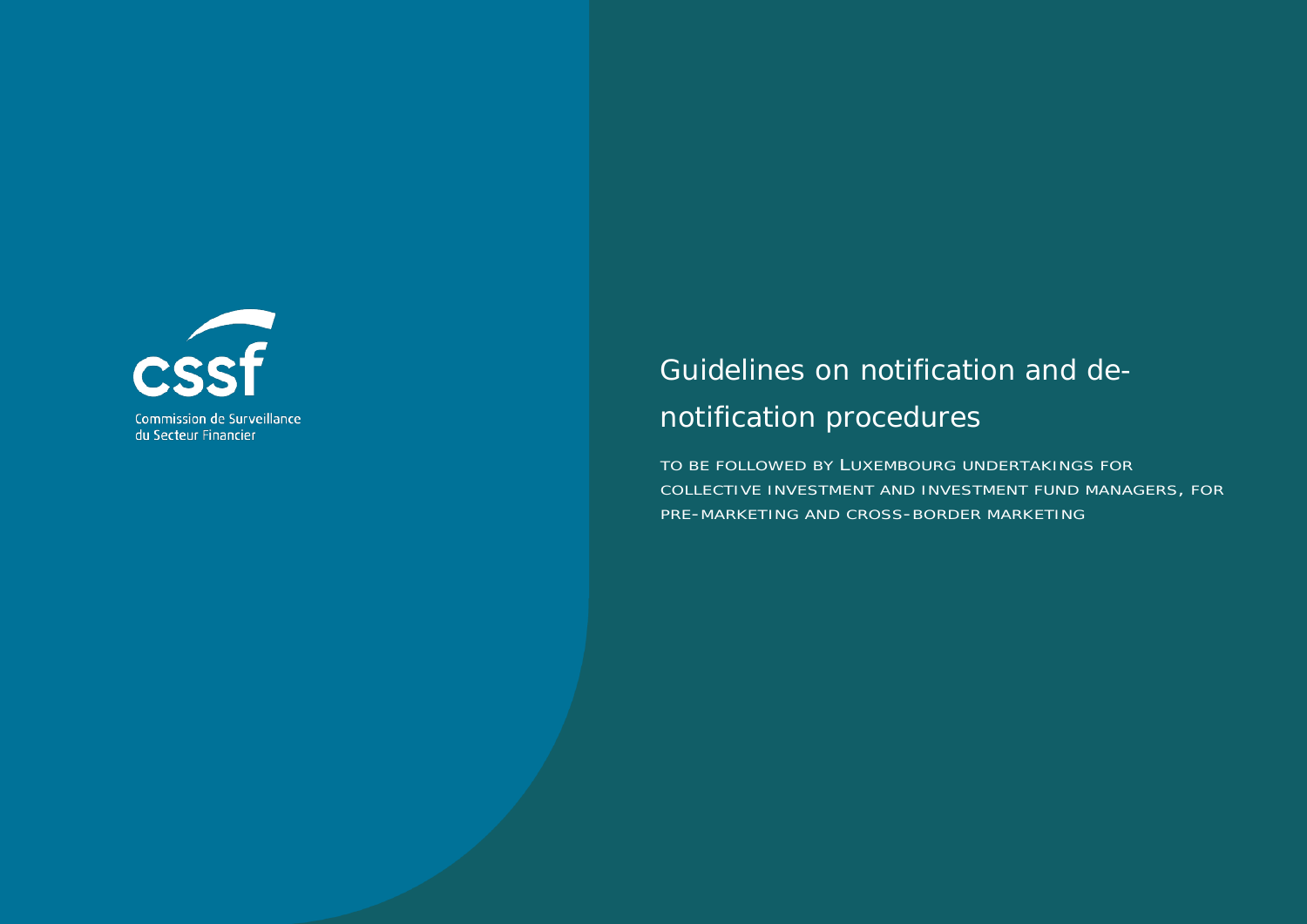# **Guidelines on notification and de-notification procedures**

### **CONTENTS**

| 1. | Purpose |                                                                                            |    |
|----|---------|--------------------------------------------------------------------------------------------|----|
| 2. | Scope   |                                                                                            | 3  |
| 3. |         | Documentation of the notification or de-notification submission                            | 4  |
| 4. |         | Submission of the application to the CSSF                                                  | 6  |
|    | 4.1     | Connection to the tool                                                                     | 6  |
|    | 4.2     | Home view                                                                                  |    |
|    | 4.3     | Creation of a notification request                                                         | 9  |
|    | 4.4     | Detailed view                                                                              | 10 |
| 5. |         | Notification file processing                                                               | 23 |
|    |         | Annex 1: Notification letter and de-notification letter formatting and mapping             | 25 |
|    |         | Annex 2: File naming convention description to be observed when transmitting documentation | 26 |
|    |         | Annex 3: CSSF formal verification rules                                                    | 30 |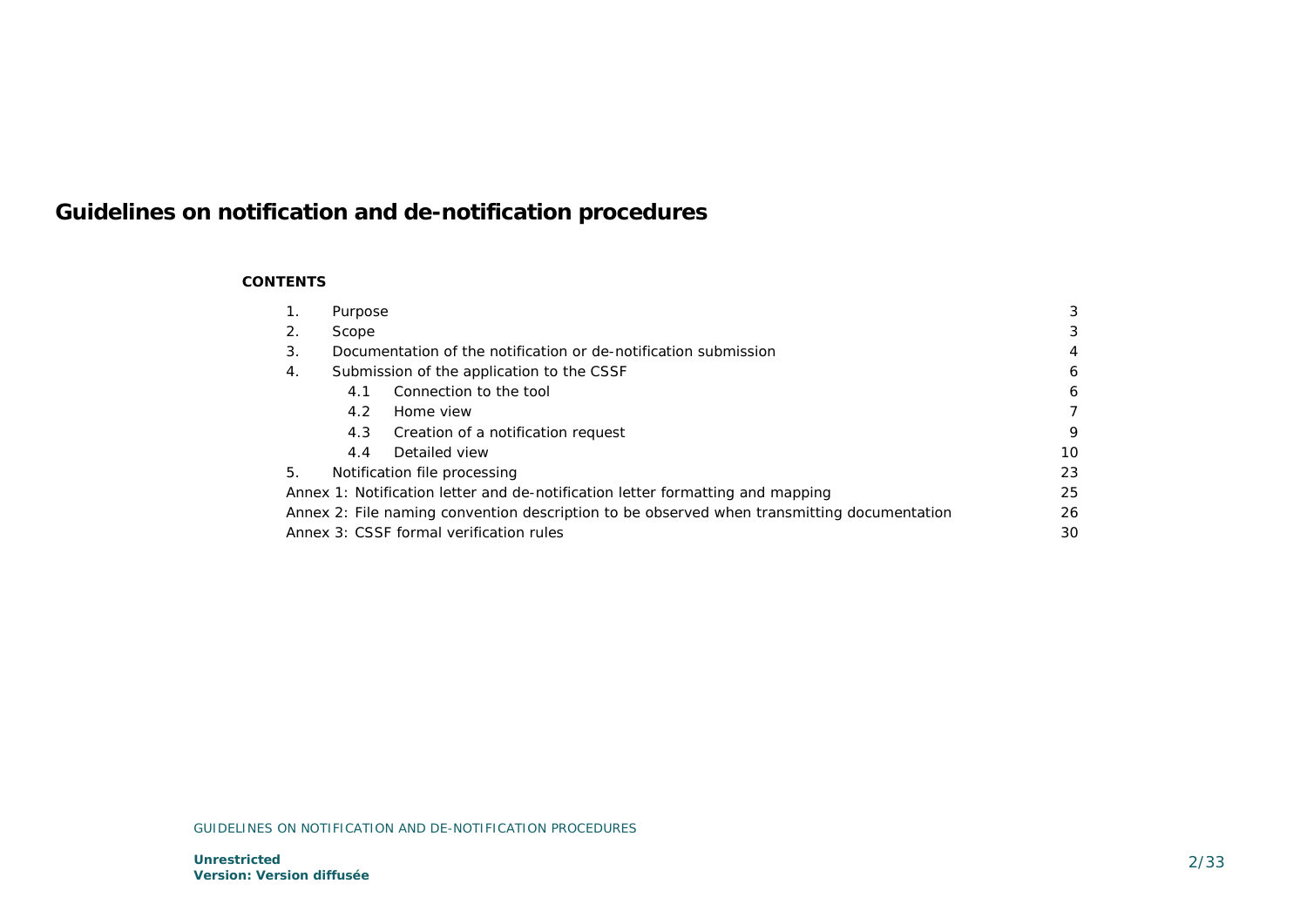# **Guidelines on notification and de-notification procedures**

# <span id="page-2-0"></span>**1. Purpose**

This document gives further guidance on [Circular CSSF 22/810](https://www.cssf.lu/fr/Document/circulaire-cssf-22-810/) and contains detailed information on the procedures concerned, the expected documentation, and information regarding the submission via eDesk.

<span id="page-2-1"></span>For any questions regarding these guidelines please contact mailto: edesk\_opc@cssf.lu.

# **2. Scope**

The following supervised entities must comply with the marketing notification and de-notification procedures, including any updates:

- a. Luxembourg AIFMs wishing to:
	- notify arrangements or de-notify arrangements made for marketing in Luxembourg of units or shares of an EU AIF that they manage in accordance with Article 29 respectively Article 29-1 of the AIFM Law;
- b. Luxembourg AIFMs wishing to:
	- notify arrangements or de-notify arrangements made for marketing in another Member State of units or shares of an EU AIF that they manage in accordance with Article 30 respectively Article 30-1 of the AIFM Law;
- c. Managers of Luxembourg EuVECAs or EuSEFs wishing to market funds in Luxembourg or another Member State in accordance with Article 16(1) of Regulation (EU) No 345/2013 or Article 17(1) of Regulation (EU) No 346/2013 respectively.

For the avoidance of doubt, the AIFMs mentioned under point a. and b. also include Luxembourg AIFMs of European long-term investment funds ("ELTIFs") that wish to (de-) notify arrangements for marketing of units or shares of ELTIFs in accordance with Articles 29, 29-1, 30 and 30-1 of the AIFM Law respectively.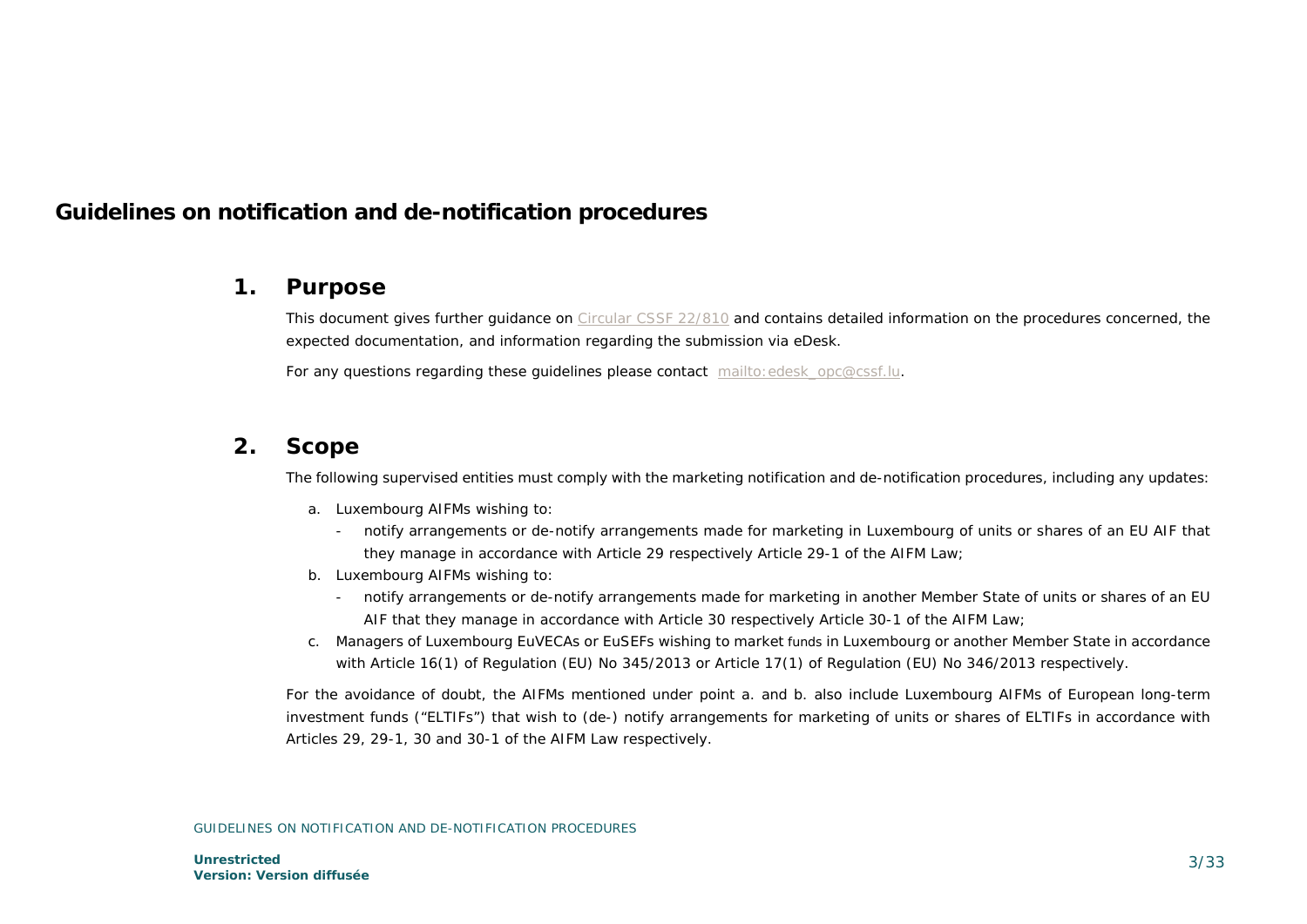# <span id="page-3-1"></span><span id="page-3-0"></span>**3. Documentation of the notification or de-notification submission**

The notification file submitted to the CSSF shall<sup>[1](#page-3-1)</sup> contain the following documents:

| <b>Type of document</b>                                             | Abbreviation | <b>Specifications</b>                                                                                                                                                                                                                                                                                    |
|---------------------------------------------------------------------|--------------|----------------------------------------------------------------------------------------------------------------------------------------------------------------------------------------------------------------------------------------------------------------------------------------------------------|
| <b>Notification letter</b>                                          | LN.          | The notification letter includes a program of operations identifying the investment vehicles the fund<br>manager intends to market and information on where the investment vehicles are established.<br>Specifications on the formatting and mapping of the notification letter are provided in Annex 1. |
| <b>CSSF</b> attestation letter                                      | <b>AT</b>    | The latest CSSF attestation which was delivered by the CSSF to the fund manager has to be attached.                                                                                                                                                                                                      |
| Management<br><b>Regulations</b><br>or Articles of<br>incorporation | MR<br>AI     | The latest version of the Management Regulations of the common funds or the latest consolidated<br>version of the Articles of Incorporation of investment companies behave to be annexed to the file as a<br>single document.                                                                            |

*<sup>1</sup> Annex 3 provides the detailed list of documents to be submitted depending on the chosen options as well as the expected indexation*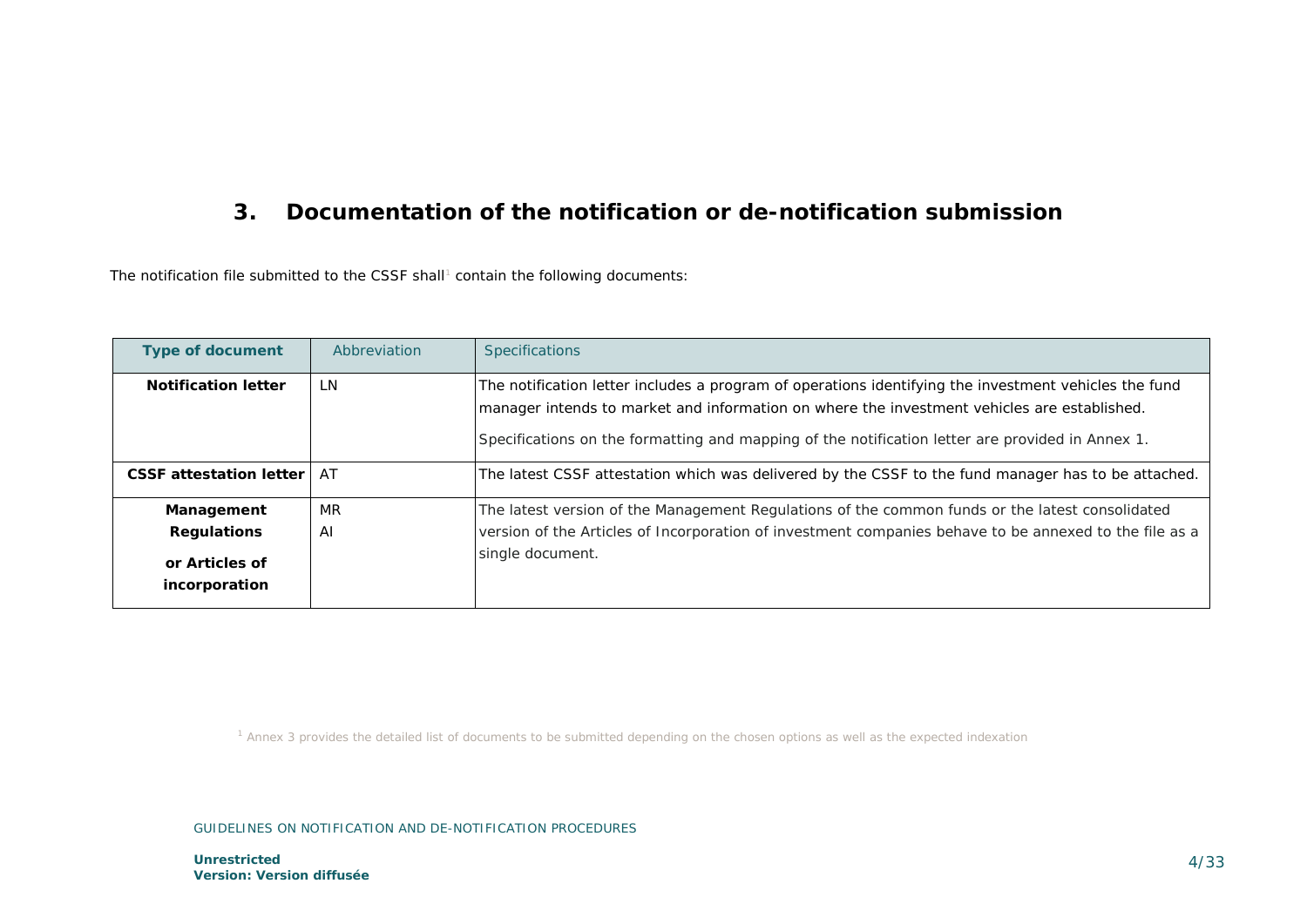| Confirmation of<br>payment                 | CP | This document should only be annexed to the file for marketing applications in host Member States<br>which require confirmation of the payment of additional fees which are levied by the host Member<br>State. |
|--------------------------------------------|----|-----------------------------------------------------------------------------------------------------------------------------------------------------------------------------------------------------------------|
| Mandate                                    | MT | This document should only to be annexed to the file for marketing applications in host Member States<br>requiring a mandate.                                                                                    |
| Disclosure to investors DI<br>Art. $23(1)$ |    | Disclosure to investors as defined in Article 23(1) of the Alternative Investment Fund Managers<br>Directive ("AIFMD") should be annexed to the file.                                                           |

### The following documents are optional:

| <b>Type of document</b>                           | Abbreviation    | <b>Specifications</b>                                                                                                                                                                                                                                                                                      |
|---------------------------------------------------|-----------------|------------------------------------------------------------------------------------------------------------------------------------------------------------------------------------------------------------------------------------------------------------------------------------------------------------|
| <b>Prospectus</b>                                 | PC.             | The prospectus to be annexed to the file has to be the latest visa-stamped prospectus by the CSSF or the<br>latest version of the prospectus if available.                                                                                                                                                 |
| Key<br>Investor<br><b>Information</b><br>Document | ΚI              | According to Regulation (EU) No 1286/2014 of the European Parliament and the Council of 26 November<br>2014 on key information documents for packaged retail and insurance-based investment products (PRIIPs),<br>the KI is to be provided in a language or translation accepted by the host Member State. |
| <b>Latest Reports</b>                             | AR<br><b>SR</b> | The audited annual report (AR) or unaudited semi-annual report, if available.<br>The most recent published reports must be attached.                                                                                                                                                                       |
| <b>Marketing</b><br>arrangements                  | <b>MP</b>       | This document is optional and provides additional information on the arrangements made for marketing in<br>the case where the structure of the notification letter would not permit the internal methods of marketing<br>to be reproduced exactly.                                                         |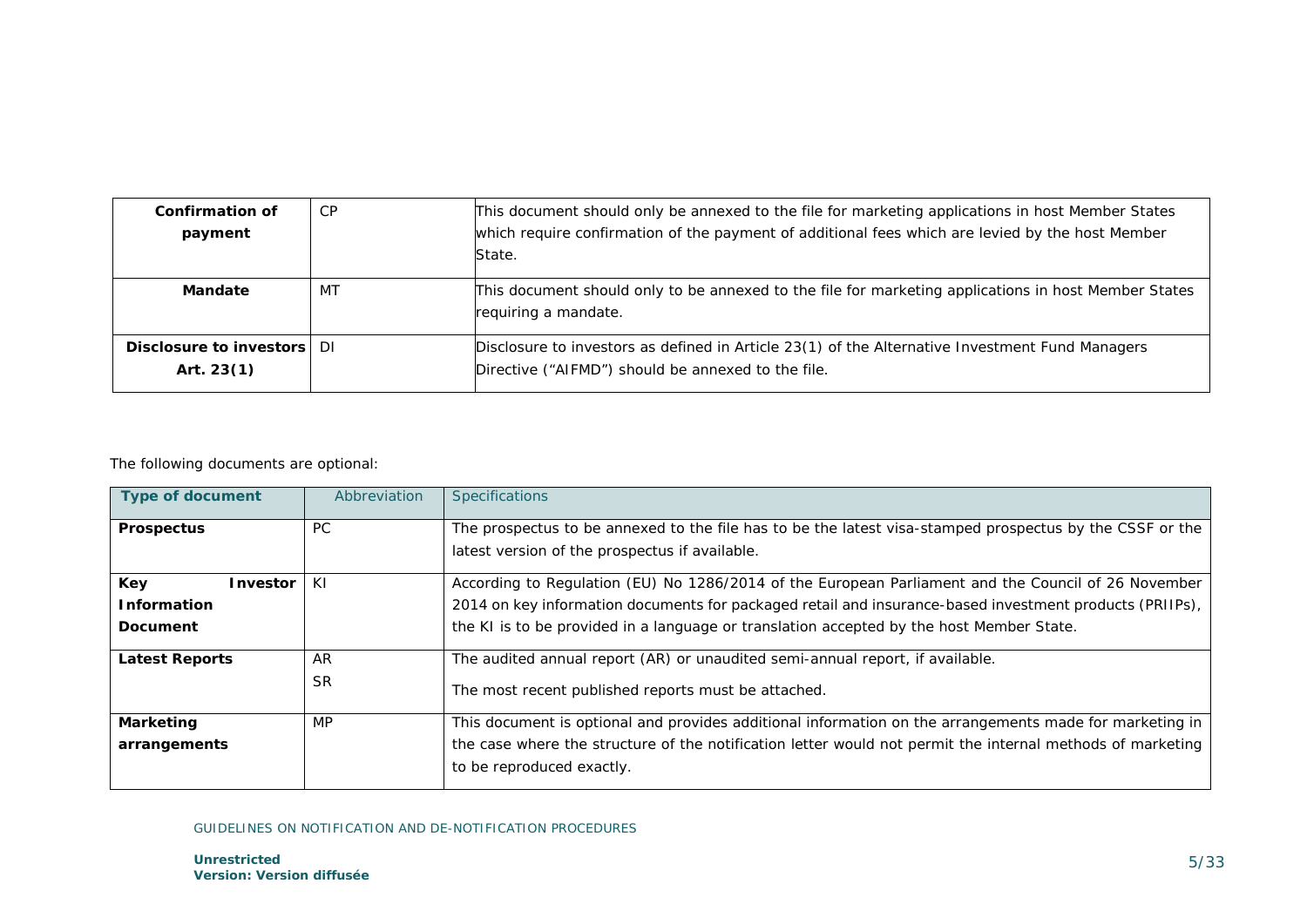| Type of document | Abbreviation | <b>Specifications</b>         |
|------------------|--------------|-------------------------------|
| <b>Others</b>    | OT           | Any other additional document |

To be noted that for de-notifications, the file should include the de-notification letter.

<span id="page-5-0"></span>Additional documents are optional for de-notifications but have to adhere to the file naming convention mentioned above. The specifications on the format of the de-notification letter are presented in Annex 1.

# **4. Submission of the application to the CSSF**

The procedures falling within scope (**see point 2. above**) are exclusively available through the eDesk portal: [https://edesk.apps.cssf.lu/edesk-dashboard/dashboard/getstarted.](https://edesk.apps.cssf.lu/edesk-dashboard/dashboard/getstarted)

### <span id="page-5-1"></span>**4.1 Connection to the tool**

Access to the tool is made through a secured connection module after being authenticated with a Luxtrust certificate.

PLEASE NOTE THAT: The prerequisites enabling a connection to eDesk are detailed in the 'Authentication and user account management' user guide in the eDesk portal home page [\(https://edesk.apps.cssf.lu/edesk-dashboard/dashboard/getstarted\)](https://edesk.apps.cssf.lu/edesk-dashboard/dashboard/getstarted).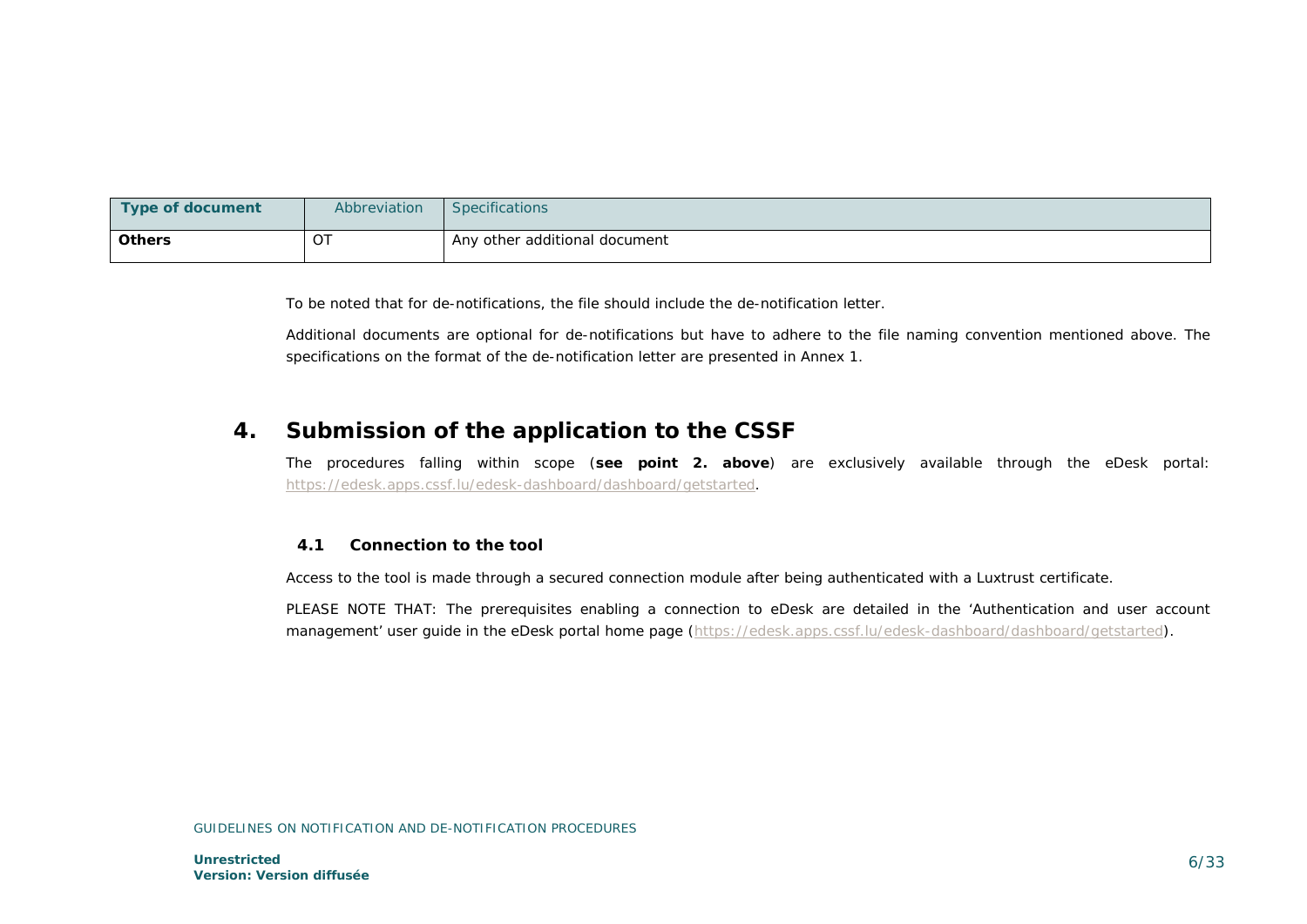### <span id="page-6-0"></span>**4.2 Home view**

When connecting to the application, the home view is split into two parts, as shown in the picture below:

| CROF DASHBOARD.<br>cssf | <b>EDESK HOME</b>                                                                                       | CSSF1U           |                |                                                                                                                                                                                                                                                                                                                                                                                                                                                                  |                     |                                        |                      |                  |                        | Θ               |                       |                 |
|-------------------------|---------------------------------------------------------------------------------------------------------|------------------|----------------|------------------------------------------------------------------------------------------------------------------------------------------------------------------------------------------------------------------------------------------------------------------------------------------------------------------------------------------------------------------------------------------------------------------------------------------------------------------|---------------------|----------------------------------------|----------------------|------------------|------------------------|-----------------|-----------------------|-----------------|
| <b>CBDF</b>             | Notification dashboard                                                                                  |                  |                |                                                                                                                                                                                                                                                                                                                                                                                                                                                                  |                     |                                        |                      |                  |                        |                 |                       |                 |
|                         | can be modified should there be any required amendments due to an error or after further CSSF feedback. |                  |                | O Via this notification tool, cross-border notification requests for fundisub-fundis) can be submitted directly to the CSSF. Upon the creation of your notification request has the "Add" button, further data can be added by<br>been completed, your request can be submitted. At this moment a set of rules will be applied which will evaluate your submission. After the verification, the transmission will be authorised or relected. depending on the co |                     |                                        |                      |                  |                        |                 |                       |                 |
|                         |                                                                                                         |                  |                |                                                                                                                                                                                                                                                                                                                                                                                                                                                                  |                     |                                        |                      |                  | Total items: 10        | Refresh C       | Clear filters x       | Add O           |
| Identifier              | <b>Notification type</b>                                                                                | Marketing target | Fund ID        | <b>Fund name</b>                                                                                                                                                                                                                                                                                                                                                                                                                                                 | <b>Host country</b> | <b>Status</b>                          | <b>Creation date</b> | Created by       | <b>Submission date</b> | <b>AIFM ID</b>  | Comments              | <b>Actions</b>  |
|                         | Show all<br>$\bullet$                                                                                   | Show all<br>×    |                |                                                                                                                                                                                                                                                                                                                                                                                                                                                                  |                     | Show all<br>$\bullet$                  | 台                    |                  | 曲                      |                 |                       |                 |
| CBDF220614011720        | Marketing - Initial                                                                                     | AIF              |                |                                                                                                                                                                                                                                                                                                                                                                                                                                                                  | CY, HR, BE          | Accepted by CSSF                       | 14/06/2022 - 1517    | <b>JOHN TERR</b> | 14/06/2022 - 1536      | <b>Service</b>  | $\sim$                | <b>BOQ</b>      |
| CBDF220610071535        | De-notification                                                                                         | <b>EUSEF</b>     |                |                                                                                                                                                                                                                                                                                                                                                                                                                                                                  | AT.                 | Initialisation                         | 10/06/2022 - 09:15   |                  |                        | <b>STATE</b>    | $\sim$                | <b>BIOQ</b>     |
| CBDF220610065325        | Marketing - Update                                                                                      | AIF.             |                |                                                                                                                                                                                                                                                                                                                                                                                                                                                                  | AT                  | Under analysis - CSSF                  | 10/06/2022 - 08:53   | <b>ACCORD</b>    | 10/05/2022 - 14:43     | 1001            | ÷                     | 00 <sup>Q</sup> |
| CEDF220610065153        | Marketing - initial                                                                                     | AIF              | <b>Hillman</b> |                                                                                                                                                                                                                                                                                                                                                                                                                                                                  | <b>BG BE</b>        | Initialisation                         | 10/06/2022 - 08:51   |                  |                        | $-100$          |                       | 1899            |
| CBDF220530120442        | Marketing - Update                                                                                      | AIR              | 99             | Notification dashboard                                                                                                                                                                                                                                                                                                                                                                                                                                           |                     |                                        | 30/05/2022 - 14:04   |                  |                        |                 |                       | $B$ $Q$         |
| CRDF220530090013        | Marketing - Initial                                                                                     | AIF              | <b>START</b>   |                                                                                                                                                                                                                                                                                                                                                                                                                                                                  | <b>FIGRIDE FRBE</b> | Initialization                         | 4/05/2022 - 11:00    | AN FR<br>e ve    |                        | $\sim$          |                       | <b>TOQ</b>      |
| CROFZZINKODROOD         | Marketing - Initial                                                                                     | AIF              | man at         |                                                                                                                                                                                                                                                                                                                                                                                                                                                                  | DECREtBEER          | tritialisation                         | 30/05/2022 - 1100    | m                | ×                      | <b>TERRIT</b>   |                       | <b>T</b> ⊙Q     |
| CBDF2205/9072221        | Marketing - Initial                                                                                     | AIF              |                |                                                                                                                                                                                                                                                                                                                                                                                                                                                                  |                     | #R.BE.CZ.DKCVEE Linder analysis - CSSE | 19/05/2022 - 09:22   |                  |                        | an e            | To be<br>replied/sent | $\Box$          |
| CBDF220517010531        | Marketing - Initial                                                                                     | AIF + ELTIF      |                |                                                                                                                                                                                                                                                                                                                                                                                                                                                                  | HP BE DK            | Submitted.                             | 17/05/2022 - 15:05   |                  |                        | <b>SECURITY</b> | $\sim$                | 00 <sup>2</sup> |
| CBDF22C516085343        | Marketing - Update                                                                                      | AIF              | 394            |                                                                                                                                                                                                                                                                                                                                                                                                                                                                  | CYFI,CZ,DE,BE       | Rejected by CSSF                       | 16/05/2022 - 10:53   | <b>TISS</b>      |                        |                 |                       | $\blacksquare$  |
|                         |                                                                                                         |                  |                |                                                                                                                                                                                                                                                                                                                                                                                                                                                                  |                     |                                        |                      |                  |                        |                 |                       |                 |
|                         |                                                                                                         |                  |                |                                                                                                                                                                                                                                                                                                                                                                                                                                                                  |                     |                                        |                      |                  |                        |                 |                       |                 |
|                         |                                                                                                         |                  |                |                                                                                                                                                                                                                                                                                                                                                                                                                                                                  |                     |                                        |                      |                  |                        |                 |                       |                 |

### 4.2.1 Top banner

The top banner contains the following elements (from left to right):

- a link to the global eDesk Dashboard (click on "CSSF"),

GUIDELINES ON NOTIFICATION AND DE-NOTIFICATION PROCEDURES

**Unrestricted Version: Version diffusée**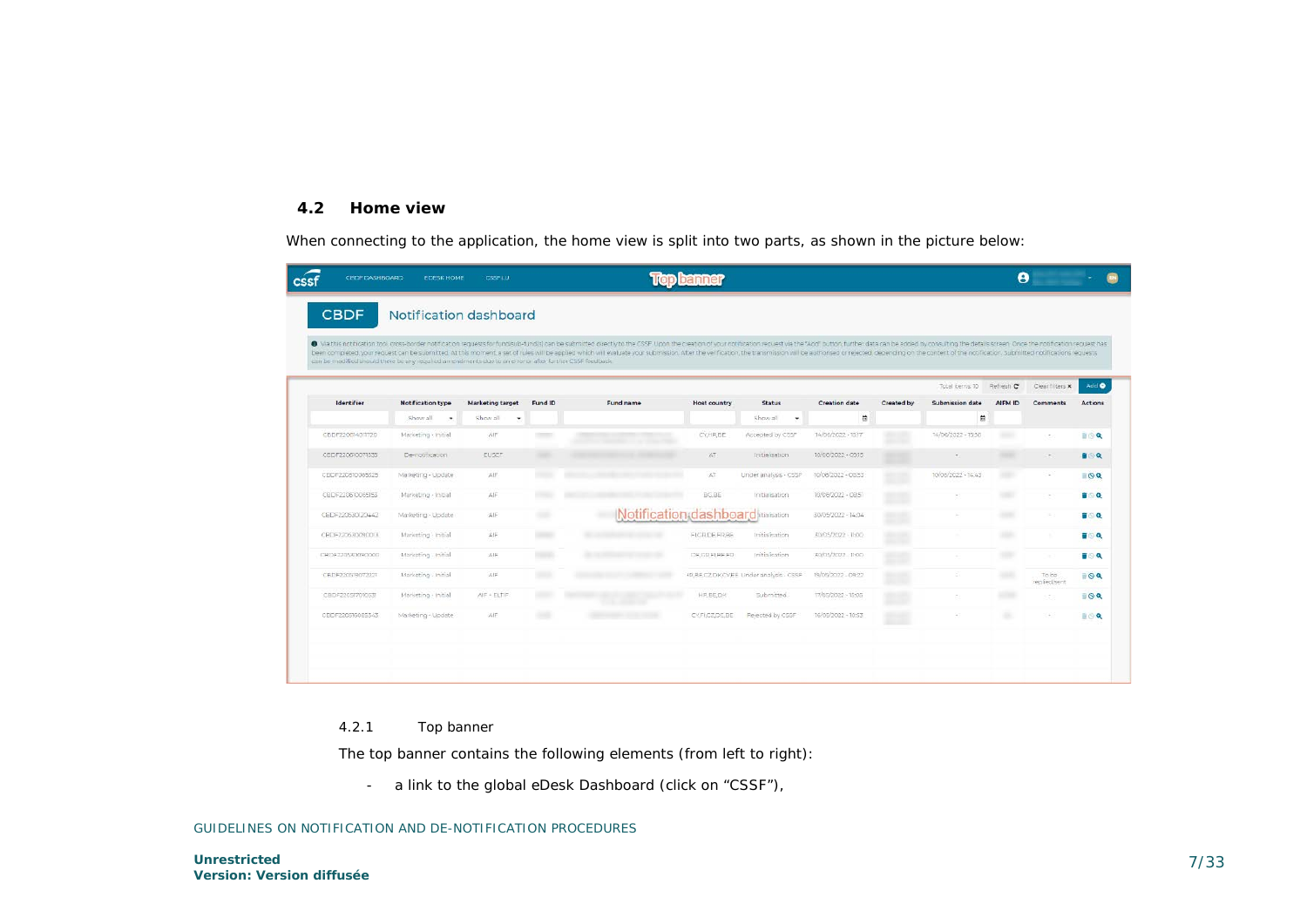- a link to the CBDF Notification Dashboard (click on "CBDF Dashboard"),
- a link to the CSSF website,
- the name and entity of the person connected,
- the "User profile", "Entity management" (if advanced user), "Entity choice" (in case of multiple active entity links) and "Log out" menus.

#### 4.2.2 Notification dashboard

The main part of the screen is a dashboard providing a general view of all the notifications requested by the entity, with filtering and sorting functionalities.

The following columns are provided:

- Identifier
- Notification type (Marketing Initial, Marketing Update, De-notification)
- Marketing target (AIF, AIF + ELTIF, ELTIF, EuVECA, EuSEF)
- Fund ID,
- Fund name,
- Host country,
- Status (Cancelled, Initialisation, Submitted, Accepted by CSSF Sent to host, Rejected by CSSF, Rejected by host, Accepted by host, Under analysis - CSSF, Under analysis - host),
- Creation date,
- Created by,
- Submission date,
- IFM ID,
- Comments,
- Actions (click on the magnifying icon or double-click on a given line).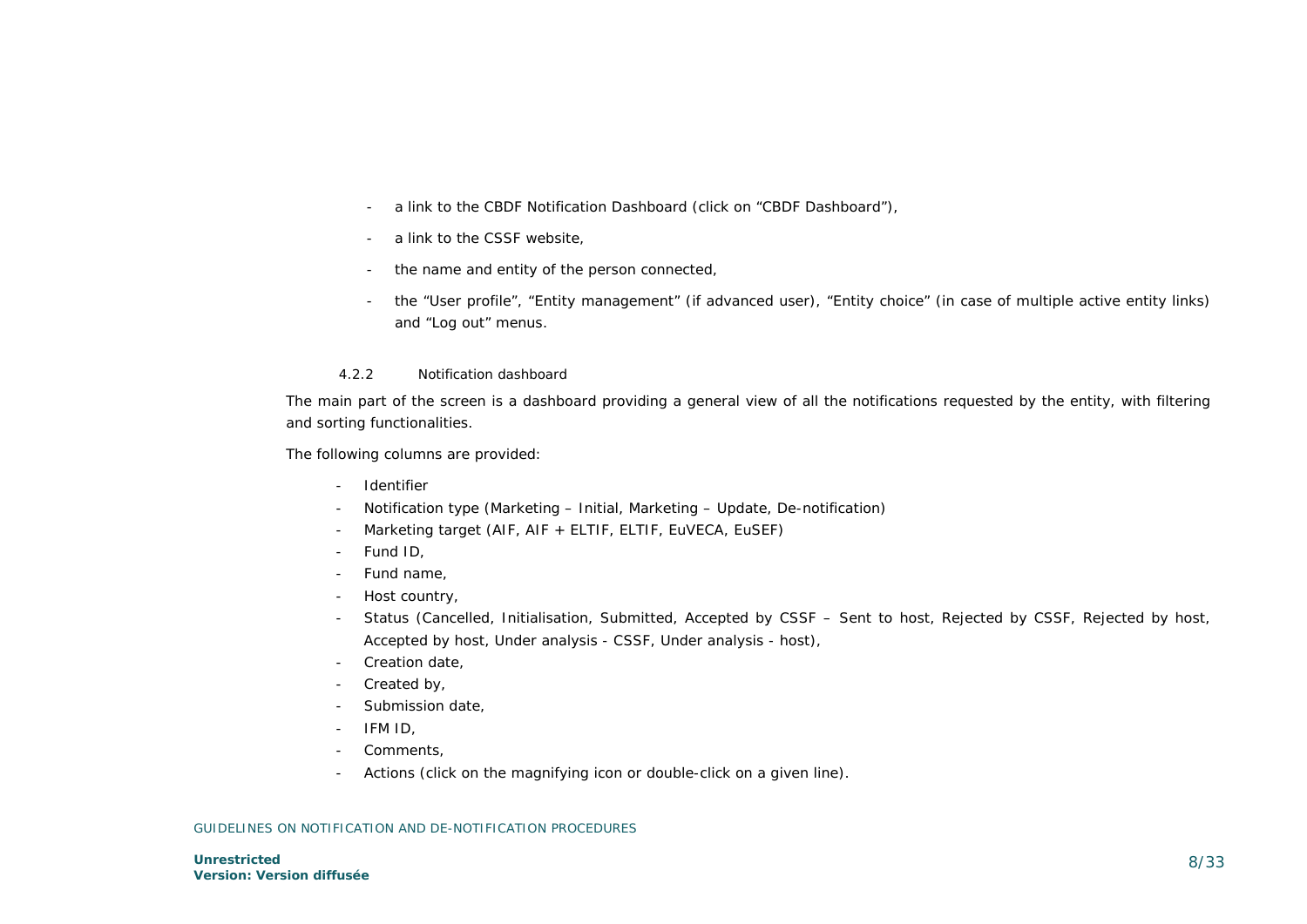### <span id="page-8-0"></span>**4.3 Creation of a notification request**

Press the "Add" button on top of the dashboard, which creates a pop-up window. Proceed with the following steps:

- select the fund category (AIF, AIF/ELTIF, AIF/EuSEF, AIF EuVECA)
- $\triangleright$  select an entity (search by filtering the list and double-click on the relevant line)
- $\triangleright$  select the notification type (Marketing Initial, Marketing Update, De-notification)
- depending on the notification type, optionally select the respective marketing options (AIF-article 32 AIFMD, EuSEFarticle 17(1) of the Regulation on European social entrepreneurship funds (No. 346/2013))

×

- $\triangleright$  select the relevant Member states (multiples choices allowed in the list of countries)
- > click on the "Create" button

| $\bullet$          |                               | Welcome to creation of notification request                        |  |  |
|--------------------|-------------------------------|--------------------------------------------------------------------|--|--|
|                    | Selected fund:                |                                                                    |  |  |
|                    | Investment management company |                                                                    |  |  |
|                    |                               |                                                                    |  |  |
| Notification type  |                               |                                                                    |  |  |
| Marketing - Update |                               |                                                                    |  |  |
| Countries          |                               |                                                                    |  |  |
|                    |                               | Bulgaria x Croatia x Cyprus x Czech Republic x Denmark x Estonia x |  |  |
|                    |                               |                                                                    |  |  |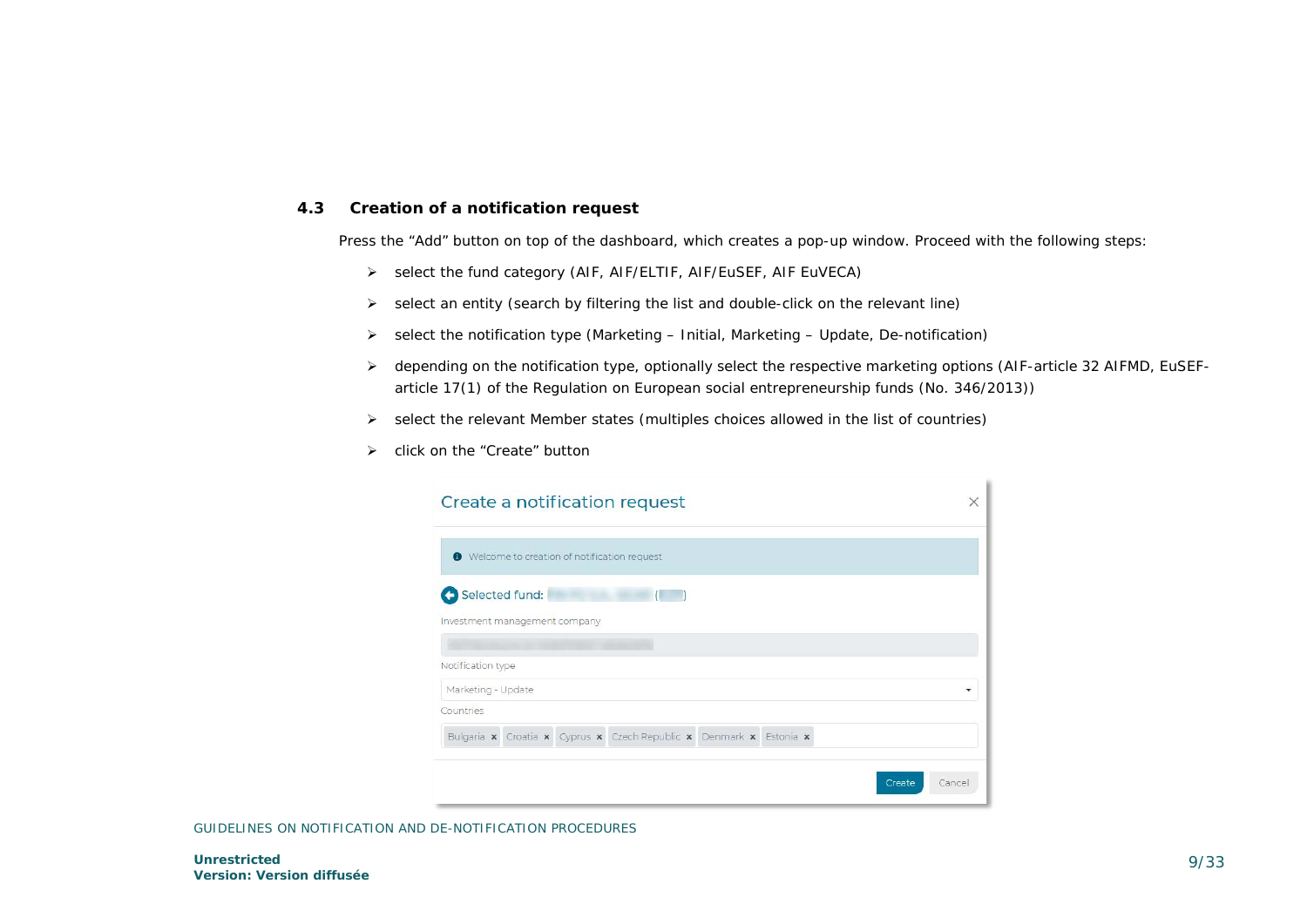### <span id="page-9-0"></span>**4.4 Detailed view**

By double-clicking on a specific line of the dashboard, the detailed view appears in the main screen. The screen is split into 4 parts: top banner, navigation menu, section content and request summary. The top banner is the same as that on the home screen of the application (see point **4.2.1 above**).

| ◆ > CBDF220614011720 ( )<br>$\times$ CBDF                    | or in the field 'Description', add a message relating to the nature of the request or any particularities.        | $\left\lceil \text{Refrash} \, \mathbf{C} \right\rceil \leq \text{Refrash} \, \mathbb{E} \left\lceil \text{Refrash} \, \mathbf{C} \right\rceil \leq \text{Refrash} \, \mathscr{B} \right\rceil$ |                                      |
|--------------------------------------------------------------|-------------------------------------------------------------------------------------------------------------------|-------------------------------------------------------------------------------------------------------------------------------------------------------------------------------------------------|--------------------------------------|
| Notification type<br><b>Description</b>                      | Marketing - Initial                                                                                               | Statement Summary                                                                                                                                                                               |                                      |
| Description*<br>Sub-fund(s) selection:<br>Attached documents | -Dear all:<br>Please find the marketing notification in accordance with the article 32 in the following coutries: | Notification type<br>Marketing - Initial                                                                                                                                                        | <b>Marketing target</b><br>AIR       |
| CSSF comments<br>Submission result                           | - Belgium<br>- Cyprus<br>$-Green$                                                                                 | Selected Fund<br><b>Altres parts</b>                                                                                                                                                            | <b>IFM</b><br><b>CONTRACTOR</b>      |
|                                                              | Kind regards,                                                                                                     | Identifier<br>CBDF220614017720                                                                                                                                                                  | <b>Host country</b><br>CYHR.BE       |
|                                                              |                                                                                                                   | Creation date<br>14/06/2022 - 15:17                                                                                                                                                             | <b>Status</b><br>Accepted by CSSF    |
| Navigation                                                   | Section                                                                                                           | Version                                                                                                                                                                                         | Version status<br>Submitted          |
| menu                                                         | content                                                                                                           | Submission date<br>14/06/2022 - 1536                                                                                                                                                            | <b>Validation Status</b><br>Accepted |
|                                                              |                                                                                                                   | Agent in charge                                                                                                                                                                                 |                                      |
|                                                              |                                                                                                                   |                                                                                                                                                                                                 | Request                              |
|                                                              |                                                                                                                   | Information on the applicant<br>Applicant                                                                                                                                                       | summary                              |
|                                                              |                                                                                                                   | Phone number                                                                                                                                                                                    | Email                                |
|                                                              |                                                                                                                   | Position                                                                                                                                                                                        | <b>URSIN</b><br>Company              |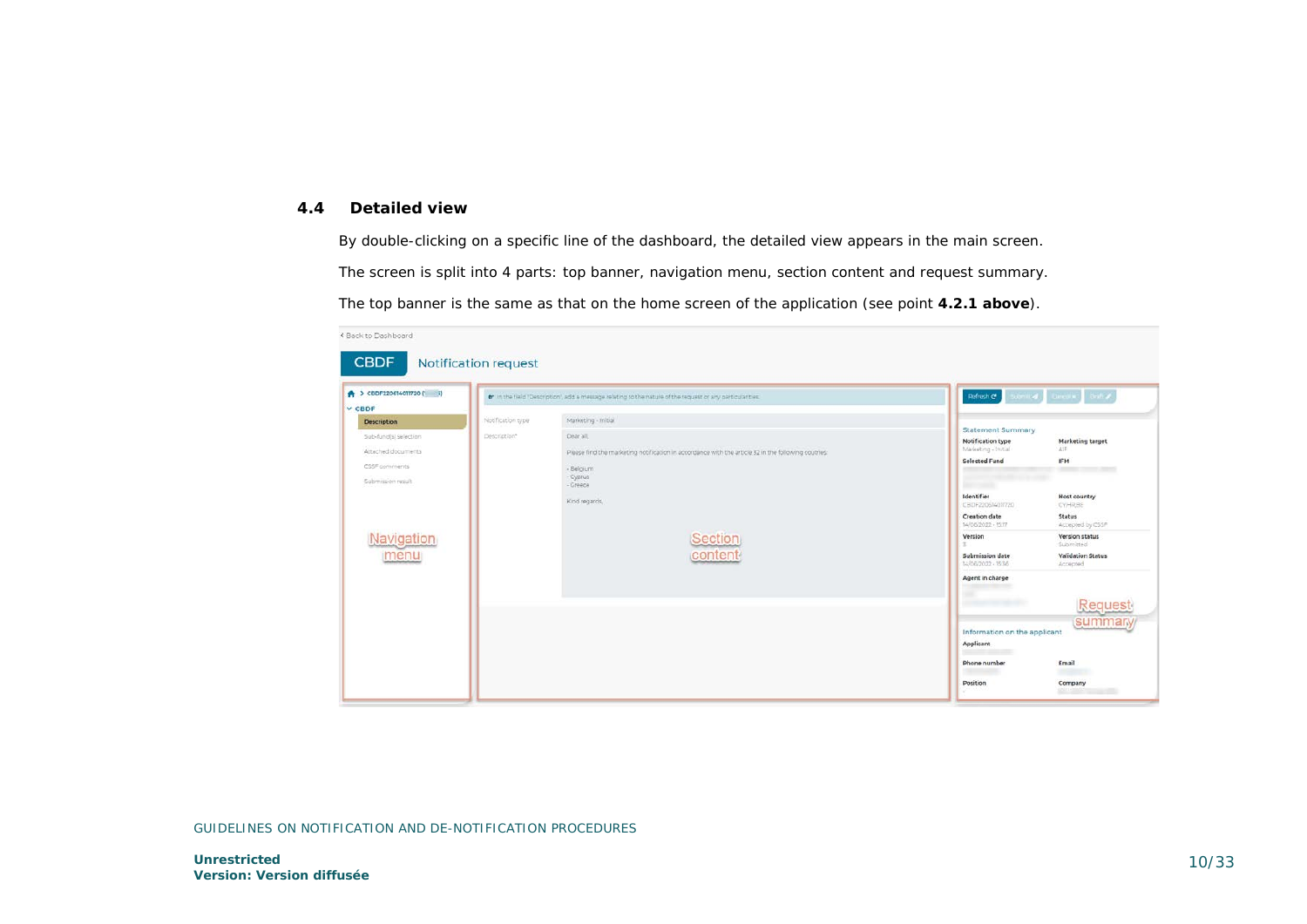#### 4.4.1 Navigation Menu

The left part of the screen is dedicated to the navigation through the following tabs: Description, Sub-fund(s) selection and Attached documents; which will be described below.



The section colored in light brown indicates the section you are in.

#### *4.4.1.1 Description*

This section enables you to edit the purpose of the notification and, in case of an amendment, to give more information about this amendment.

#### *4.4.1.2 Sub-fund(s) selection*

This section enables you to select the sub-fund(s) concerned by the notification.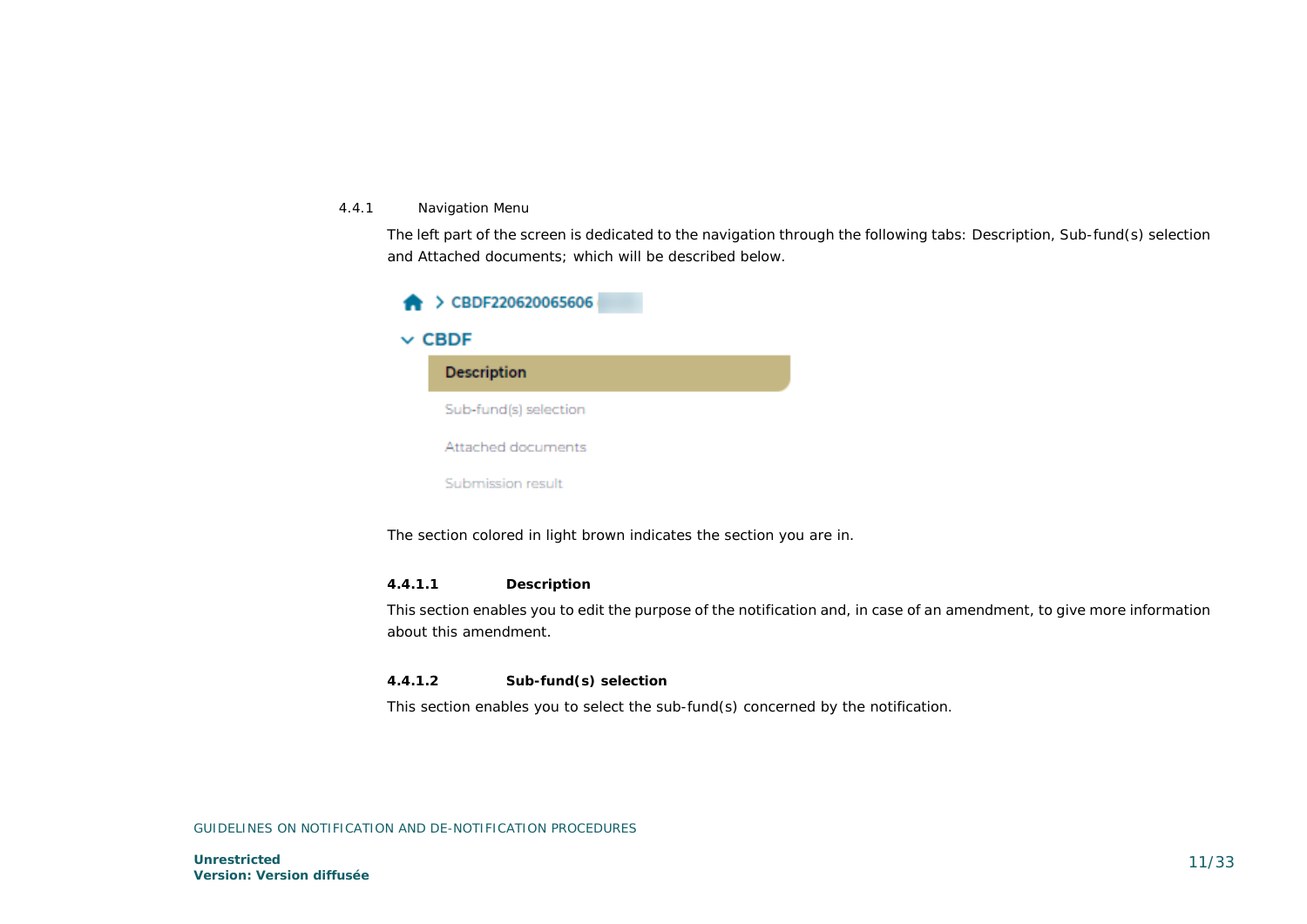| Please select the concerned sub-funds |      |                |                  |                 |
|---------------------------------------|------|----------------|------------------|-----------------|
|                                       |      | Total items: 5 | Refresh C        | Clear filters X |
| Selected                              | Name |                | <b>CSSF</b> code |                 |
| Ц                                     |      |                | J.               |                 |
| o                                     |      |                | $\overline{3}$   |                 |
| n                                     |      |                | 4                |                 |
| □                                     |      |                | $\overline{5}$   |                 |
| п                                     |      |                | 6                |                 |
|                                       |      |                |                  |                 |
|                                       |      |                |                  |                 |
|                                       |      |                |                  |                 |

Checking a tick box will add the intended fund/sub-fund to the selection.

#### *4.4.1.3 Attached documents*

This section enables you to attach all the necessary documents to the notification file.

Description of the file naming convention to be respected when uploading the documents can be found in Annex 2.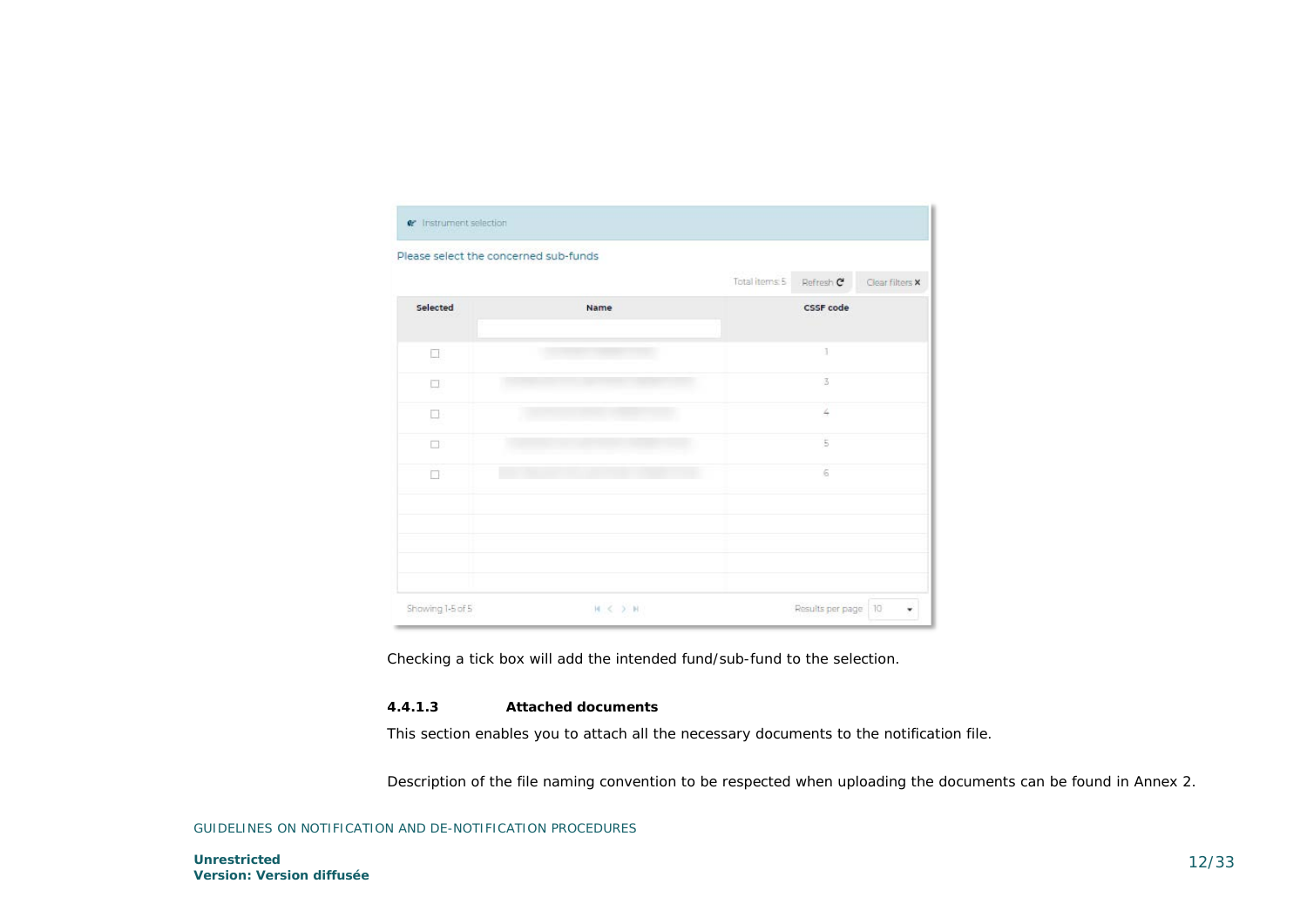The following columns are available:

- Document type
- Document name
- Upload date
- Transmission date
- Request version
- Status
- Actions
	- o **D** Delete: To delete a provided document.
	- o **Q** Details: To view more information regarding the document (document name, document type, entity/instrument, reference date, language, annex number and file extension) or select another document in replacement of an existing one.
	- o **Download:** To download the document to your device.

In order to add a document, simply press the "Add" button. A pop-up window opens as indicated in the picture below: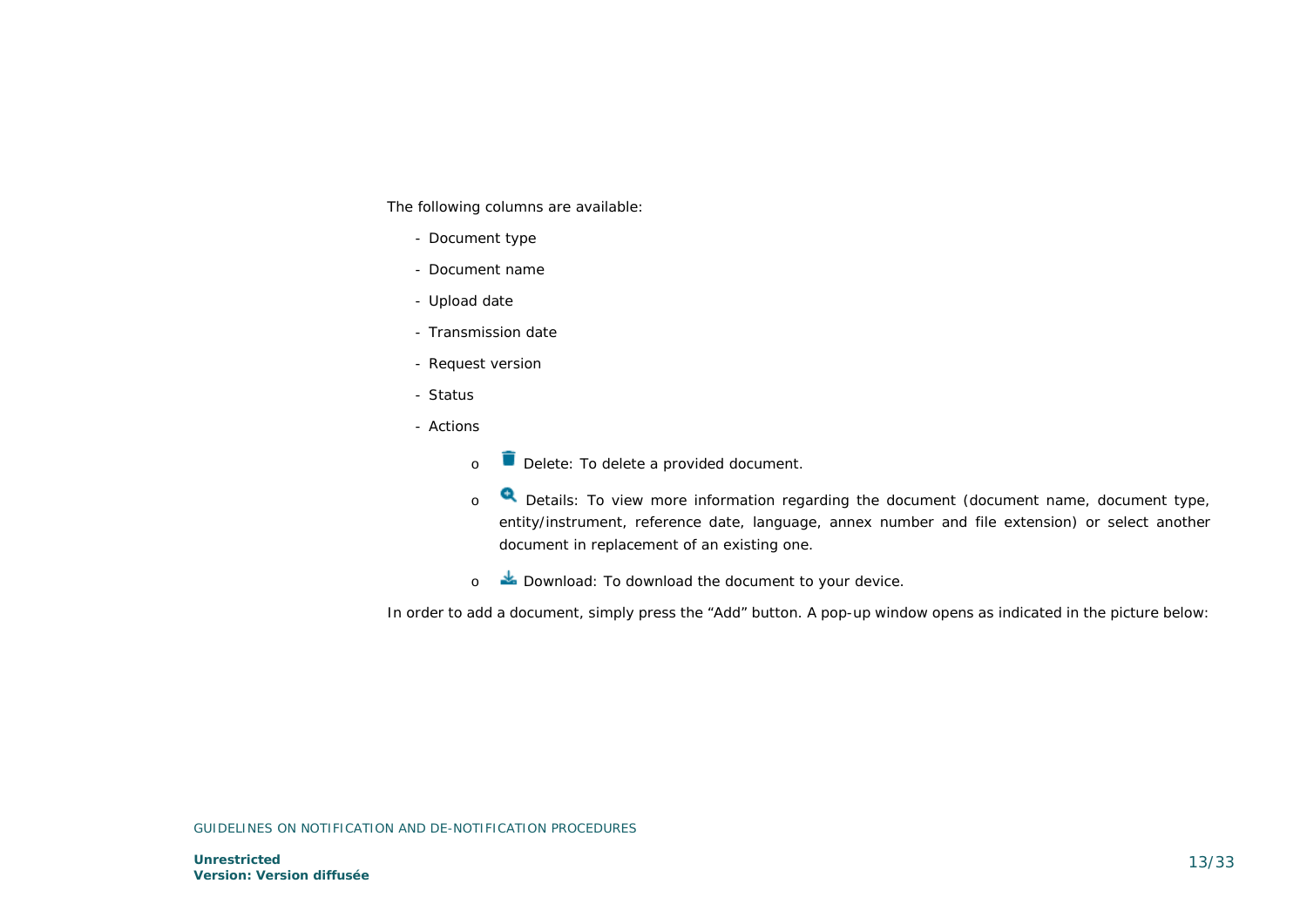| Add a document                                           | $\times$      |
|----------------------------------------------------------|---------------|
| or Upload document                                       |               |
| Select file<br>Document name                             |               |
| DOCREP-000001013-00000000-0000-2022-05-14-LN-EN-0000.pdf |               |
| Document type                                            |               |
| LN                                                       |               |
| Entity/Instrument                                        |               |
| 000001013-00000000-0000                                  |               |
| Reference date                                           |               |
| 2022-05-14                                               |               |
| Language                                                 |               |
| EN                                                       |               |
| Annex number                                             |               |
| 0000                                                     |               |
| File extension                                           |               |
| pdf                                                      |               |
|                                                          | Save<br>Close |

Selecting a document in your file browser triggers the auto-completion of the form fields: Document name, Document type, Entity/Instrument, Reference date, Language, Annex number, File extension.

**Please note that** the file naming convention has to be respected when naming the documents. In case of a naming error, the following error message will be displayed:

#### **The upload and feedback of the documents may take additional time depending on the file size.**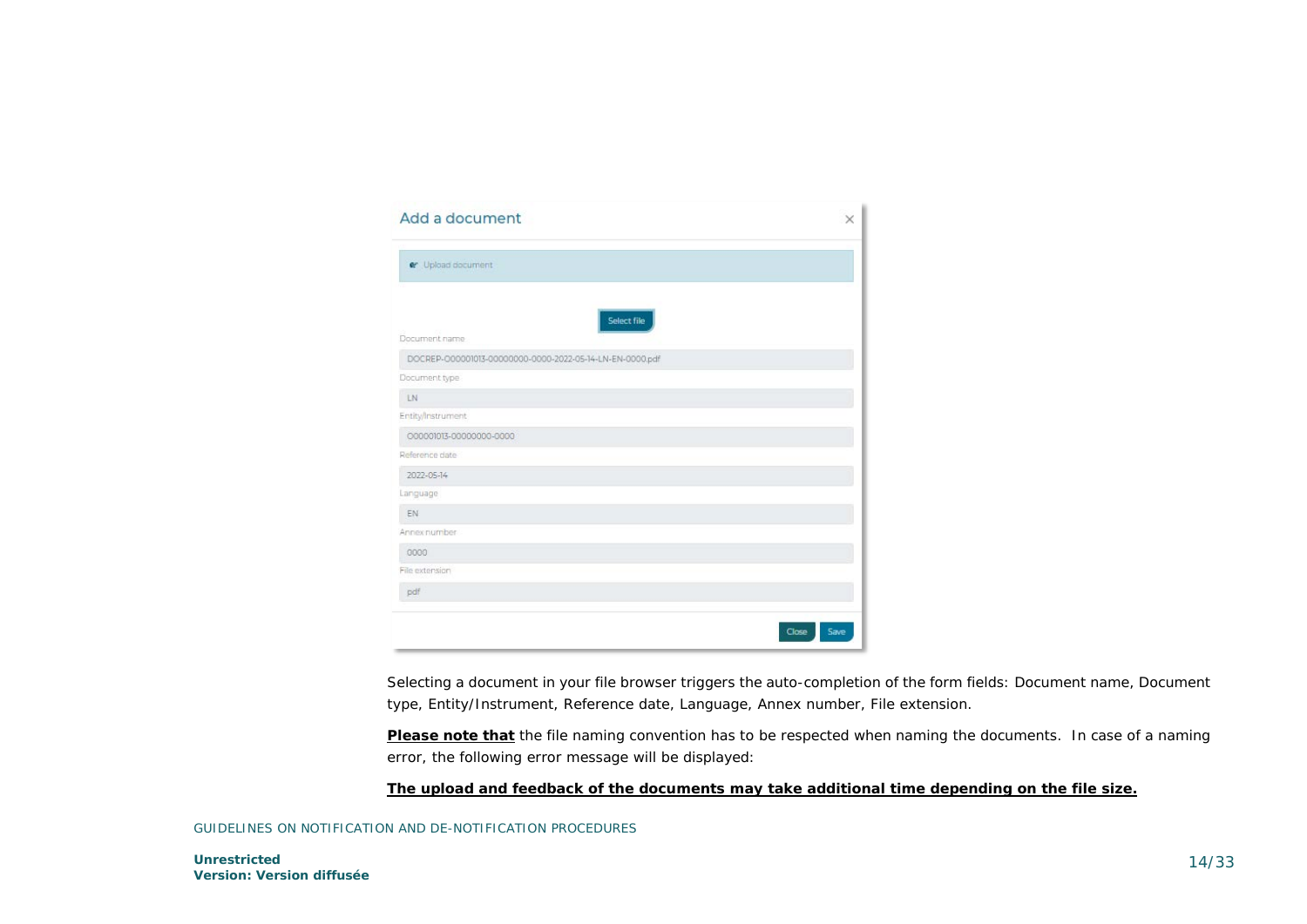

#### *4.4.1.4 Comment*

CSSF exchanges comments with the applicant on its own initiative (if necessary) via a list of topics.

- $\checkmark$  A topic is composed of an identifier (Id), a short but concise description of the subject and the comment itself ("Content")
- The light blue box on the top of this screen provides more details on the exchange of comments/information with the CSSF

#### **CSSF** comments

The this tab you consult and answer the possible comments received from the CSSE You will receive a notification email each time you receive new comments in eDesk More details

- . the exchange of comments with the CSSF is made through a list of topics,
- . each topic received from the CSSF has the "To be replied" status and is composed of a position (identifier), a short descriptive and the comment itself,
- . to answer a comment, the request must be in "Draft" mode. Please go into the detailed view of the topic concerned, click on "Add a response", and then
- add and save your answer (status "Replied and to be sent"). As the case may be, update your request accordingly (new attached documents, new version of an existing attached document...).
- . you may decide to send your answers to the CSSF for all the topics that are in the status "Replied and to be sent", by ticking the checkbox "Select all topics to be sent". OR to tick one by one in the "Actions column" the topics for which you want to send your answer. The selected answers will be sent to the CSSF at the time of submitting the new version of the request (status of the topics concerned will move to "Replied and sent"),
- . as the case may be, it is possible that you receive a new comment on a topic for which you already sent an answer (status "To be replied" again).

|                |               |                            | Total items: 2                | Refresh C         | Clear filters X |
|----------------|---------------|----------------------------|-------------------------------|-------------------|-----------------|
| <b>Topic</b>   | <b>Status</b> | <b>Last reception date</b> | <b>Last transmission date</b> | Agent             | <b>Actions</b>  |
|                | Show all<br>▼ | 曲                          | 茴                             |                   |                 |
| Test - Topic 2 | To be replied | 07/06/2022 - 15:34         | 53                            | cbdf User OPC OPS |                 |
| Test - Topic 1 | To be replied | 07/06/2022 - 15:34         | ÷.                            | cbdf User OPC OPS |                 |

GUIDELINES ON NOTIFICATION AND DE-NOTIFICATION PROCEDURES

**Unrestricted Version: Version diffusée**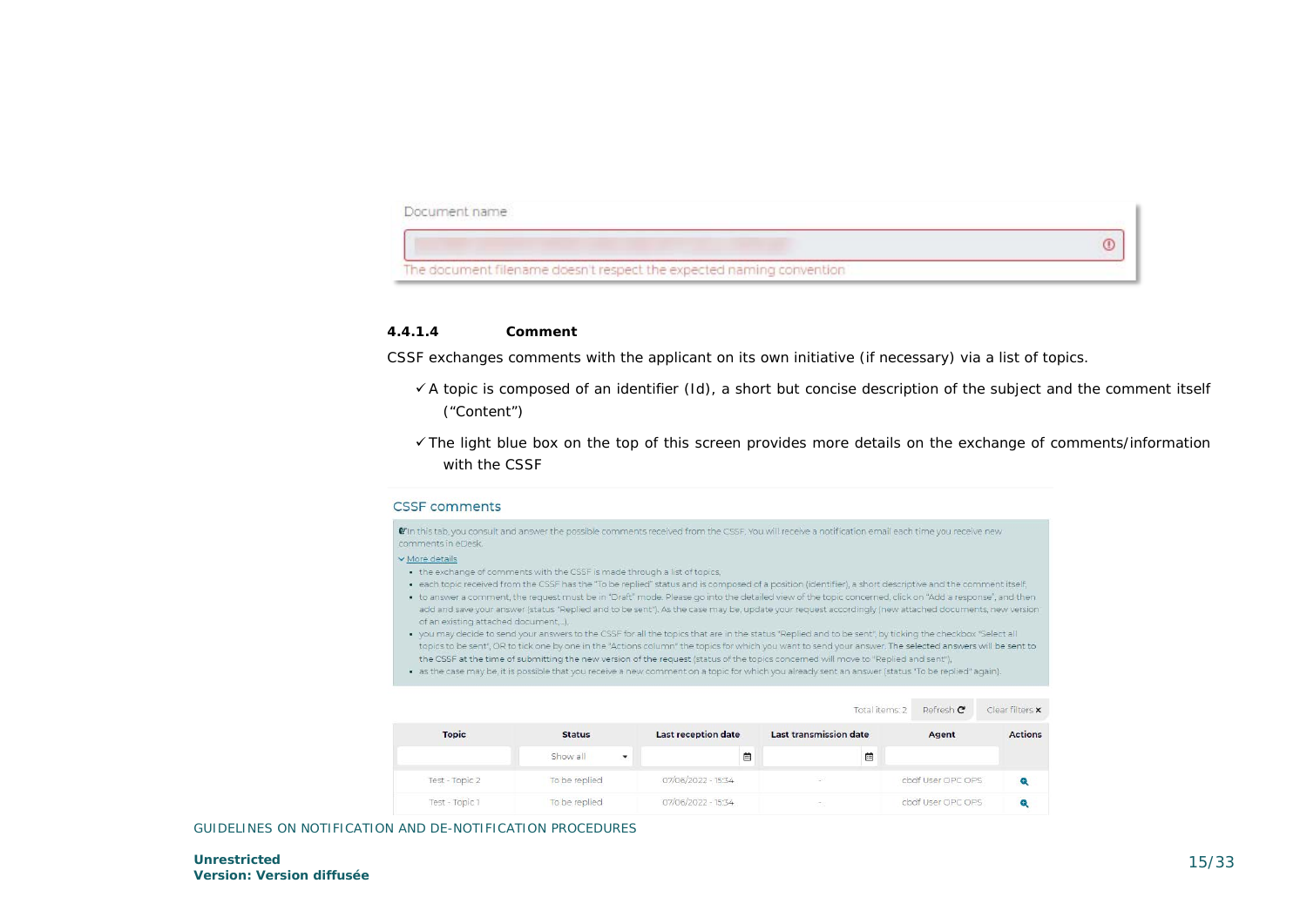To reply to the comments, the request must be in **draft** mode (see point 4.4.4 below):

In order to reply to a CSSF Comment: Access the detailed view of the respective topic, click on "Add a response":

| <b>Topic details</b><br>Subject<br>Test - Topic 1<br>Status<br>To be replied<br><b>Exchange of comments</b> |              |
|-------------------------------------------------------------------------------------------------------------|--------------|
|                                                                                                             |              |
|                                                                                                             |              |
|                                                                                                             |              |
|                                                                                                             | Add response |
| Sent on 10/06/2022 - 08:55 by cbdf User OPC OPS                                                             |              |
| test                                                                                                        |              |
|                                                                                                             |              |
|                                                                                                             |              |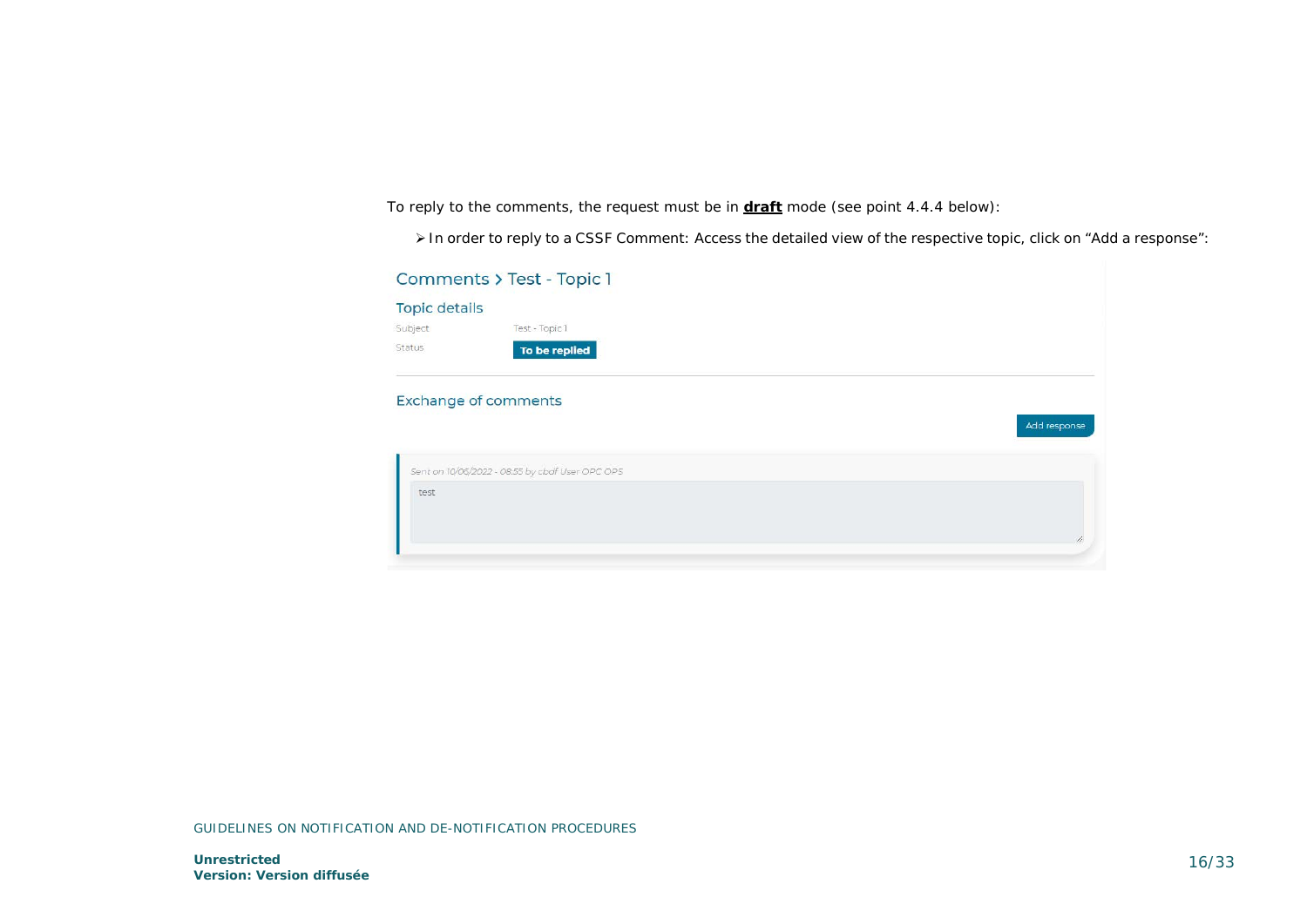> Then press "Save":

|                      | Comments > Test - Topic 1                       |  |                                      |
|----------------------|-------------------------------------------------|--|--------------------------------------|
| <b>Topic details</b> |                                                 |  |                                      |
| Subject              | Test - Topic 1                                  |  |                                      |
| Status               | To be replied                                   |  |                                      |
|                      | <b>Exchange of comments</b>                     |  |                                      |
|                      |                                                 |  | Cancel <b>x</b><br>Save $\checkmark$ |
| my response          |                                                 |  |                                      |
|                      |                                                 |  |                                      |
|                      | Sent on 10/06/2022 - 08:55 by cbdf User OPC OPS |  |                                      |
| test                 |                                                 |  |                                      |
|                      |                                                 |  |                                      |

The selected answers will be sent to the CSSF when you submit the new version of the request.

When submitting the request, a blocking message will inform you if not all comments have been replied.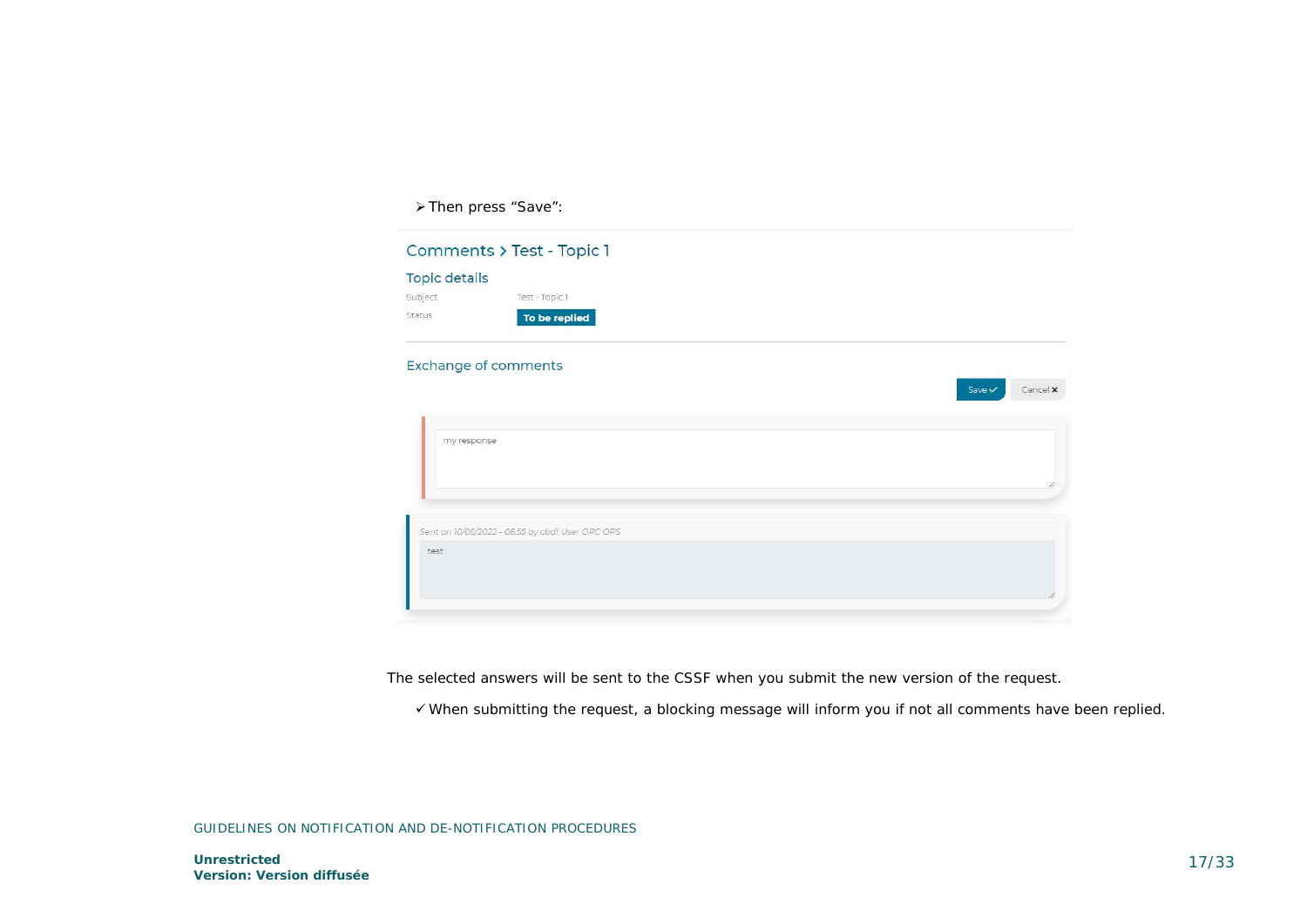

#### *Things to know regarding the topic statuses:*

A single topic can have the following statuses:

- "**To be replied**": CSSF is awaiting a response
- "**Replied and to be sent**": the reply is added but not yet transmitted (the name of the person having responded is displayed). As long as the topic hasn't been transmitted, it is not visible to the CSSF
- "**Replied and sent**": after the transmission of the comments, apart from the name, the date and time of transmission are also displayed in the details of the comment. In addition, the "Transmission date" and "Reception date" of a topic are updated in the Comments table after every transmission of the comments

#### *4.4.1.5 Host follow-up*

Once the CSSF has accepted the notification request, this notification is transmitted to the host Member state via email.

The follow-up of transmissions is accessible through the "Host follow-up" section: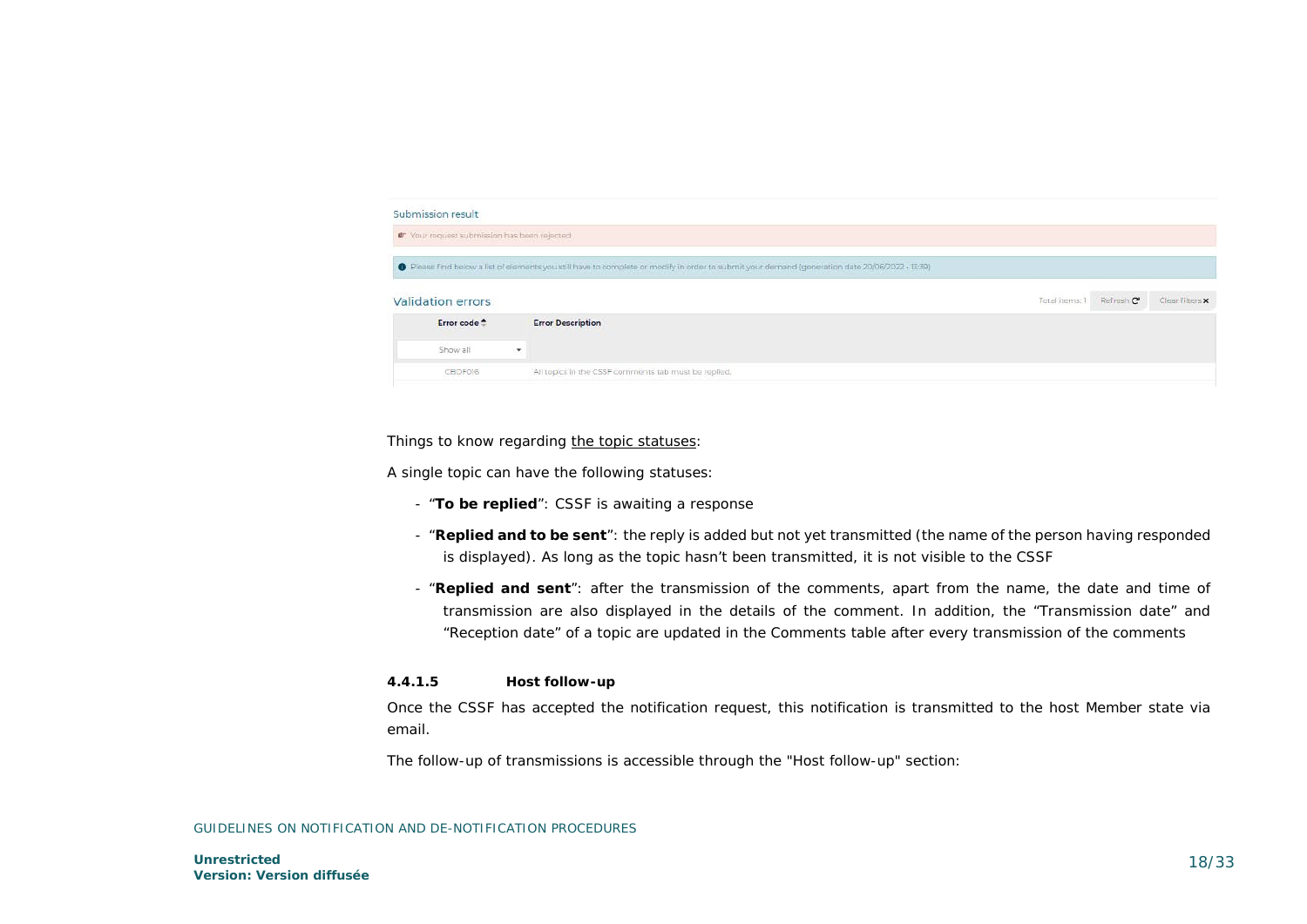| ◆ > CBDF220610071535                       | <b>HOST Follow-up</b> |              |                                        |         |                        | Total items:1 Refresh C | Clear fitters x    | $Re{\text{first}}$ $\mathbf{C}$ , $Im{\text{first}}$ , $Im{\text{first}}$ , | <b>Draft</b>                              |
|--------------------------------------------|-----------------------|--------------|----------------------------------------|---------|------------------------|-------------------------|--------------------|-----------------------------------------------------------------------------|-------------------------------------------|
| $\times$ CBDF<br>Description               | Country *             |              | <b>Status</b>                          |         | Last modification date |                         | Request<br>version |                                                                             |                                           |
| Sub-fund(s) selection                      | Show all              | $\mathbf{v}$ | Show all                               | $\star$ |                        | $\blacksquare$          |                    | <b>Statement Summary</b><br>Notification type                               | <b>Marketing target</b>                   |
| Attached documents<br>CSSF comments        | Austria               |              | ACCEPTED BY CSSF - Transmitted to HOST |         | 16/06/2022             |                         | ă                  | De-notification<br>Selected Fund                                            | EUSEF<br>IFM<br><b>START</b>              |
| <b>HOST Follow-up</b><br>Submission result |                       |              |                                        |         |                        |                         |                    | <b>CONTRACTOR</b><br>Identifier<br>CBDF220610071535                         | $-100$<br>Host country<br>AT.             |
|                                            |                       |              |                                        |         |                        |                         |                    | <b>Creation date</b><br>10/06/2022 - 09:15                                  | Status<br>Accepted by CSSP (Sent to host) |
|                                            |                       |              |                                        |         |                        |                         |                    | Version<br>D.                                                               | Version status<br>Submitted               |
|                                            |                       |              |                                        |         |                        |                         |                    | Submission date<br>16/06/2022 - 13:51                                       | Validation Status<br>Accepted.            |
|                                            |                       |              |                                        |         |                        |                         |                    | Agent in charge                                                             |                                           |
|                                            | Showing Tof I         |              |                                        |         |                        | Results per page 10 -   |                    | m                                                                           |                                           |
|                                            |                       |              |                                        |         |                        |                         |                    | Information on the applicant<br>Applicant                                   |                                           |
|                                            |                       |              |                                        |         |                        |                         |                    | Phone number                                                                | Email                                     |
|                                            |                       |              |                                        |         |                        |                         |                    | Position                                                                    | men<br>Company                            |

The following columns are provided:

- Country
- Status (Under analysis CSSF (Not transmitted), Accepted by CSSF (Transmitted to HOST), Under analysis HOST, Accepted by HOST, Rejected by HOST)
- Last modification date
- Request version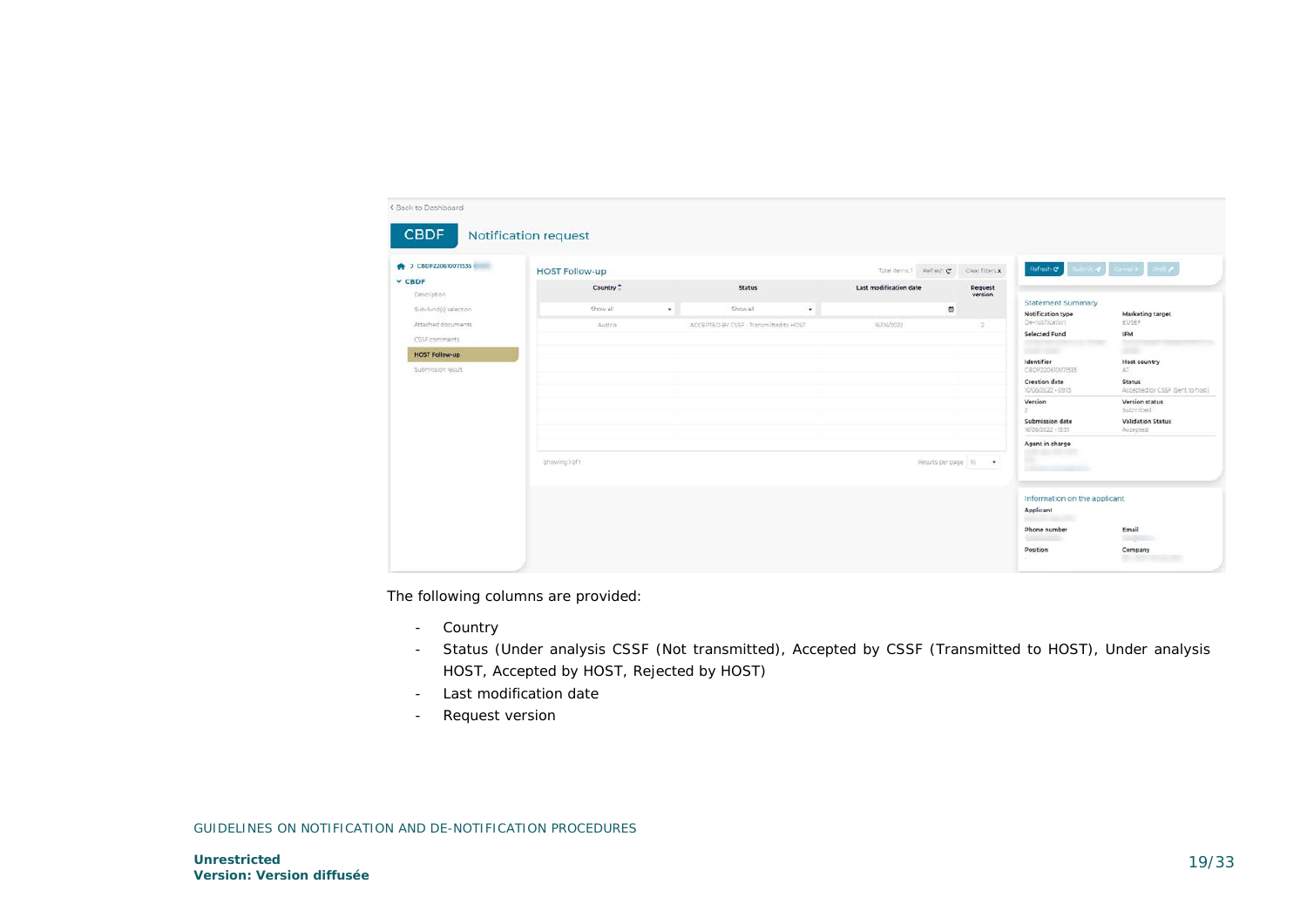## *4.4.1.6 Submission result* **See point 5 on notification file processing.**

#### 4.4.2 Section Content

The main part of the screen on the right displays the fields to be filled in related to the section selected on the left.

The form can be filled in by pressing the "**Edit**" button. Then select **"Save"** or **"Cancel"** for the applicable data entry action.

Please note that:

#### **(i) it is not possible to save a form until all the mandatory fields are filled in.**

**(ii) you have to exit the "Edit" mode to fill in the table.** 

#### Additional information:

- Some guidelines are available in the form of Blue Information Boxes
- In some cases, a click is required to expand the guideline information.

**C** Please describe your request.

#### 4.4.3 Request summary

The right part of the screen presents a "Request summary" with the following information: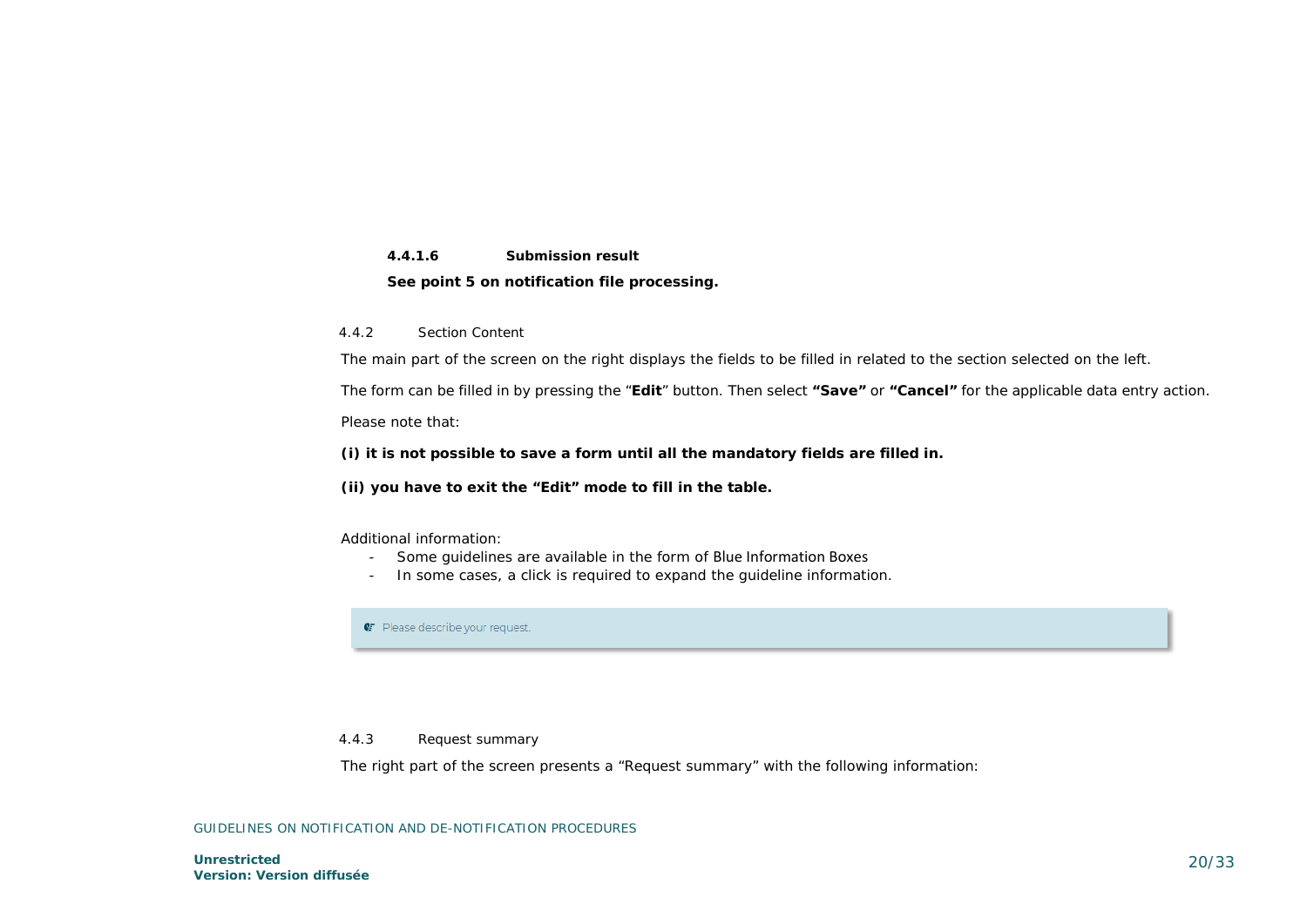- Statement summary: notification type, marketing target, selected fund, IFM, host country, identifier, version, creation date, submission date, status, agent in charge, validation status
- Information on the applicant: applicant, phone number, email, position, company

| <b>Statement Summary</b>                         |                                       |
|--------------------------------------------------|---------------------------------------|
| <b>Notification type</b>                         | <b>Marketing target</b>               |
| Marketing - Initial                              | AIF                                   |
| <b>Selected Fund</b>                             | <b>IFM</b>                            |
| <b>Identifier</b><br>CBDF220620065606            | <b>Host country</b><br>DK.HR          |
| <b>Creation date</b><br>20/06/2022 - 08:56       | <b>Status</b><br>Initialisation       |
|                                                  |                                       |
| <b>Version</b><br>ı                              | <b>Version status</b><br><b>Draft</b> |
| <b>Submission date</b>                           | <b>Validation Status</b>              |
| Agent in charge                                  |                                       |
| Information on the applicant<br><b>Applicant</b> |                                       |
| <b>Phone number</b>                              | Email                                 |
| <b>Position</b>                                  | Company                               |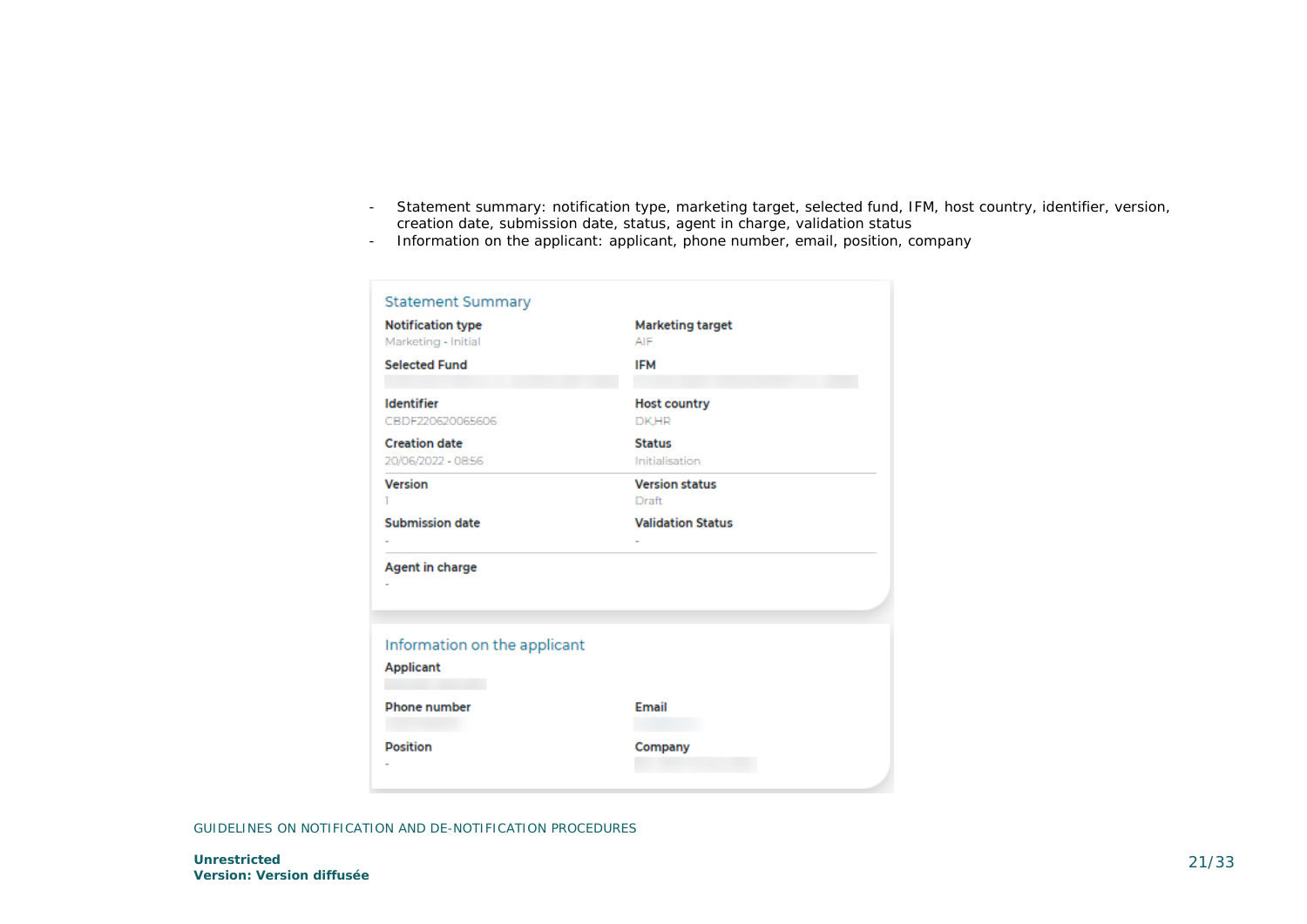#### 4.4.4 Actions buttons on the request

The last part of the screen (top right) contains the action buttons of the request:



- The "**Submit**" button is always visible when the request is in draft mode.
- The "**Draft**" button is always visible after submission of the first version of the request to the CSSF. The button is no longer visible once the CSSF has accepted the request but it is always possible to prepare and submit new versions of the request.
- The "**Cancel**" button replaces the "Draft" button when the latter is selected. The button remains visible once the CSSF has accepted the request to ensure that if there is a Draft in progress it remains possible to revert to the version already accepted
	- o In case of a draft cancellation, all modifications of the forms and the attached documents will be lost, whereas the possible responses already given to comments received by the CSSF will be kept
- The classic "**Refresh**" button is always available except for closed requests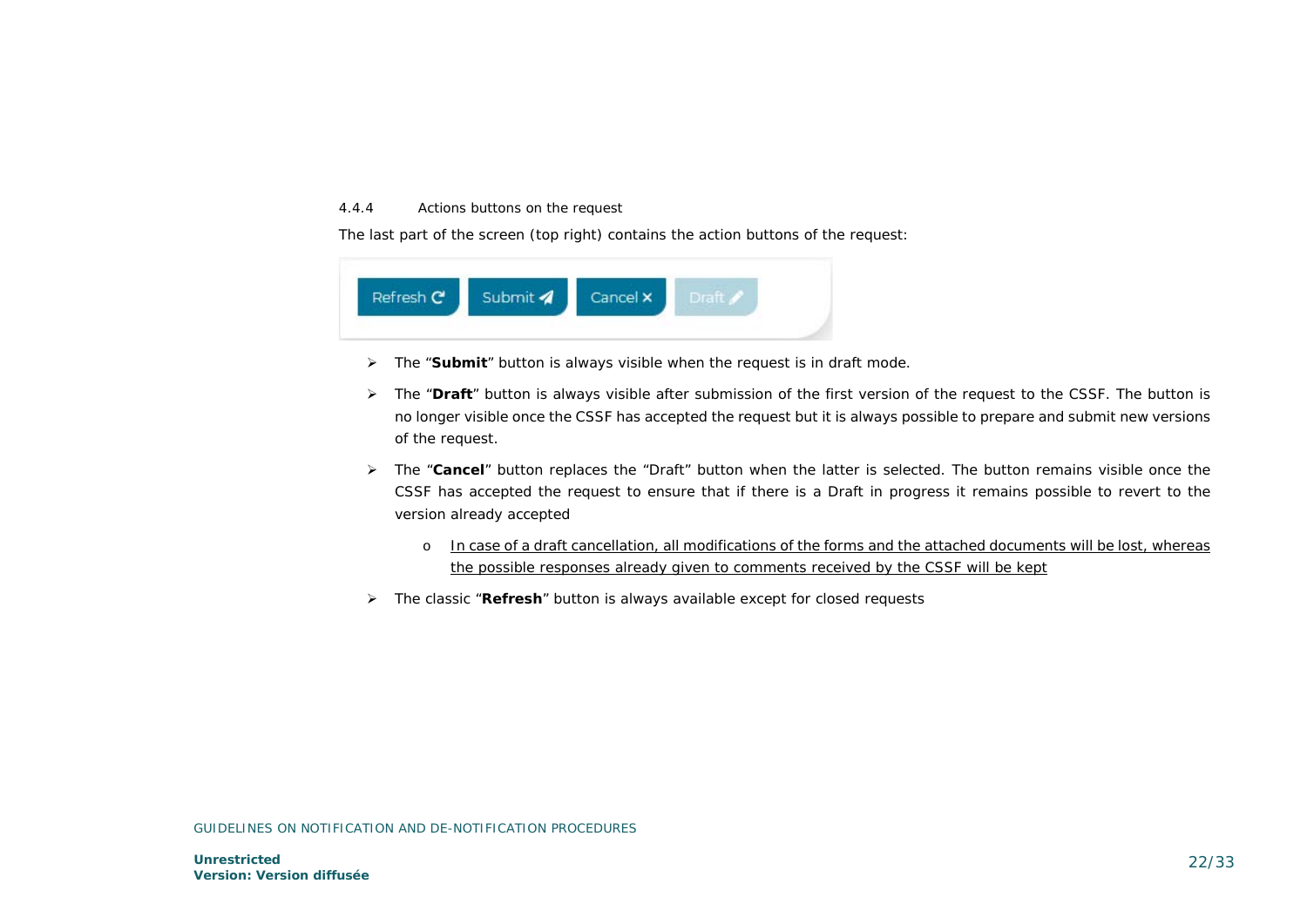# **5. Notification file processing**

<span id="page-22-0"></span>The CSSF will proceed to evaluate the submitted notification which entails a series of formal verifications in order to ensure that the notification documentation is complete and compliant. An indicative table of the rules to which a notification file may be subject to is available in Annex 3.

Should any errors be detected when submitting the notification, the "Submission result" section allows you to consult them:

| $\leftrightarrow$ $\geq$ CBDF220610071535 | Submission result                           |                                                                                                                                                  |                    |                                        | Refresh C' Submit of                             | Don 2                                                                                                                                                                                                                                         |  |  |
|-------------------------------------------|---------------------------------------------|--------------------------------------------------------------------------------------------------------------------------------------------------|--------------------|----------------------------------------|--------------------------------------------------|-----------------------------------------------------------------------------------------------------------------------------------------------------------------------------------------------------------------------------------------------|--|--|
| V CBDF                                    | @ Your request submission has been rejected |                                                                                                                                                  |                    |                                        |                                                  |                                                                                                                                                                                                                                               |  |  |
| Description<br>Sub-fund(s) selection      |                                             | O Flease find below a list of elements you still have to complete or modify in order to submit your demand (generation date 16/06/2022 - 15:06). |                    |                                        | Statement Summary<br><b>Notification type</b>    | Marketing target                                                                                                                                                                                                                              |  |  |
| Attached documents                        | Validation errors                           |                                                                                                                                                  |                    | Total home 2 Refresh C Clear filters X | De-notification<br>Selected Fund                 | EUSEF<br>IFM                                                                                                                                                                                                                                  |  |  |
| <b>Submission result</b>                  | Error code *                                | <b>Error Description</b>                                                                                                                         | <b>Gold County</b> |                                        |                                                  |                                                                                                                                                                                                                                               |  |  |
|                                           | Show all                                    | $\cdot$                                                                                                                                          |                    |                                        | Identifier<br>CBDF220610071555                   | <b>Host country</b><br>AT.                                                                                                                                                                                                                    |  |  |
|                                           | CBDF006                                     | At least one sub-fund should be selected in the Sub-fundisi selection section.                                                                   |                    |                                        |                                                  |                                                                                                                                                                                                                                               |  |  |
|                                           | CHOFOID                                     | Document notification letter is mandatory to submit your request. Please add it to your request in the "Attached documents" section              |                    |                                        | 10/06/2022 - 09:15<br>Version<br>Submission date | initialisation"<br>Version status<br>Draft<br><b>Validation Status</b><br>Etror                                                                                                                                                               |  |  |
|                                           |                                             |                                                                                                                                                  |                    |                                        | Agent in charge                                  |                                                                                                                                                                                                                                               |  |  |
|                                           |                                             |                                                                                                                                                  |                    |                                        | Information on the applicant<br>Applicant        |                                                                                                                                                                                                                                               |  |  |
|                                           | Showing 1-2 of 2                            | $H = 0.37H$                                                                                                                                      |                    | Results per page 10 .                  | Phone number                                     | Email<br><b>Contract of the Contract of the Contract of the Contract of the Contract of the Contract of the Contract of the Contract of the Contract of the Contract of the Contract of the Contract of The Contract of The Contract of T</b> |  |  |
|                                           |                                             |                                                                                                                                                  |                    |                                        | Position                                         | Company                                                                                                                                                                                                                                       |  |  |

Should the CSSF notice during the formal checks upon receipt that the file is incomplete or does not comply with the specified technical requirements, the applicant is informed by the same communication channel as the one used to submit the notification file to the CSSF of the reason(s) preventing the file from being transmitted to the corresponding competent authorities In this case, the applicant has to transmit a new amended notification file which takes into account the CSSF feedback that was initially provided on the first submission of the notification file.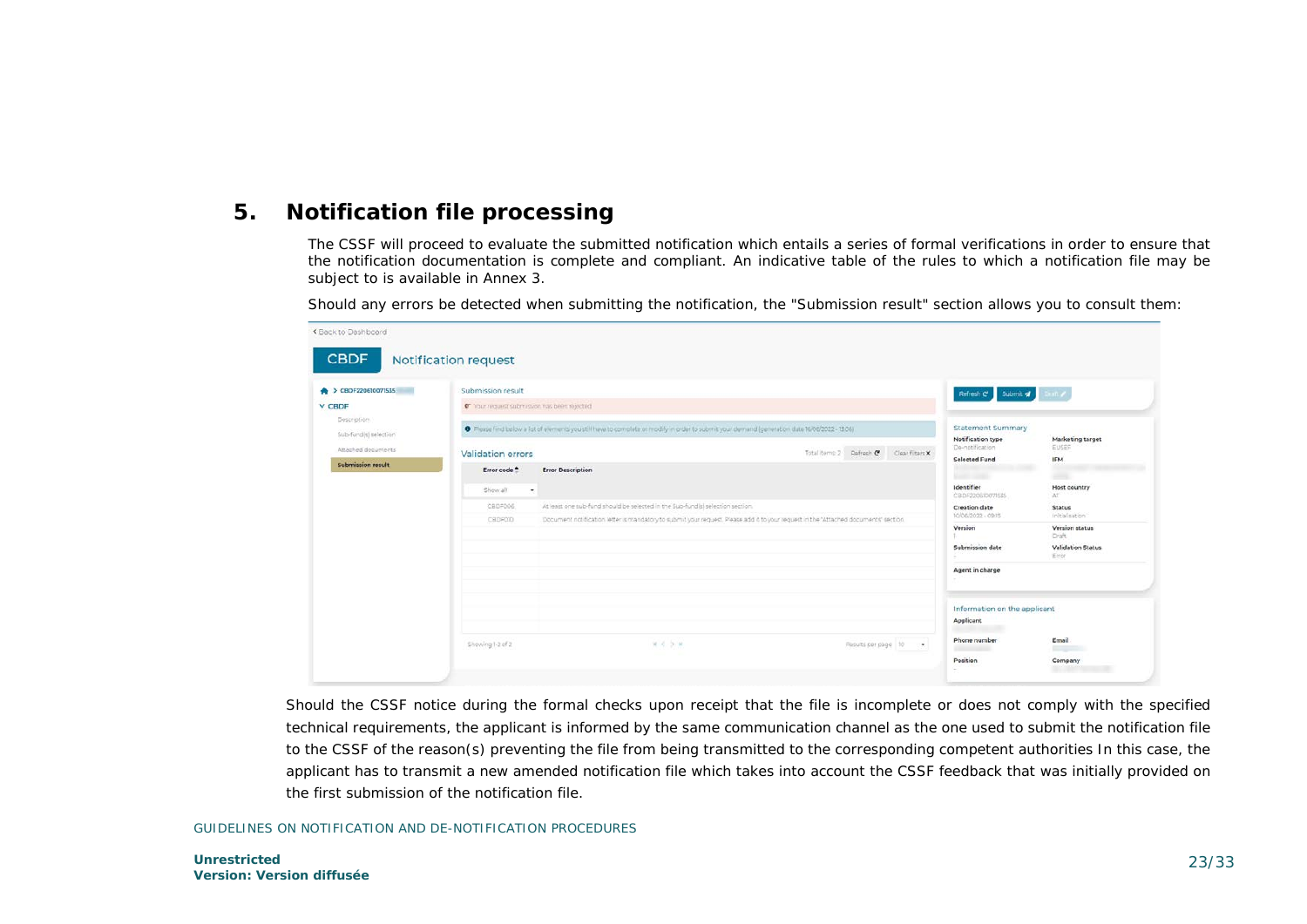In the case that an authority of a host Member State does not accept a notification file sent by the CSSF, the applicant will be informed of the reason(s) for the rejection through the same communication channel as the one used to submit the notification file to the CSSF. In this case, the applicant has to transmit a new amended notification file.

Annexes: 4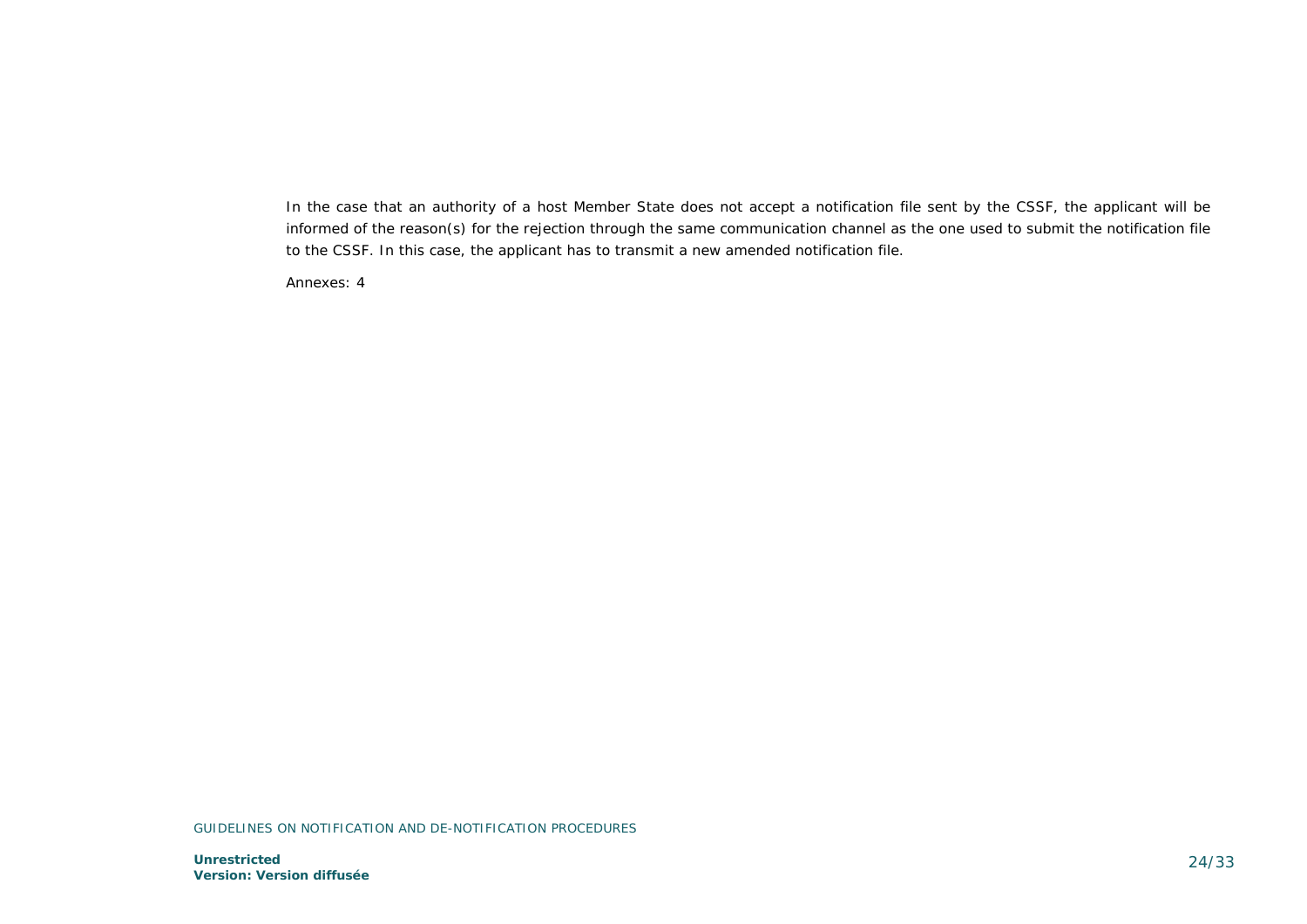# <span id="page-24-0"></span>**Annex 1: Notification letter and de-notification letter formatting and mapping**

| Language  | Context                                                                                                                                                                                                                           | Link                                                                                                                                                                                                                                                      |
|-----------|-----------------------------------------------------------------------------------------------------------------------------------------------------------------------------------------------------------------------------------|-----------------------------------------------------------------------------------------------------------------------------------------------------------------------------------------------------------------------------------------------------------|
| <b>EN</b> | Notification letter for pre-marketing by<br>AIFMs established in Luxembourg                                                                                                                                                       | https://www.cssf.lu/en/Document/notification-letter-for-pre-marketing-by-aifms-<br>established-in-luxembourg/                                                                                                                                             |
| <b>EN</b> | Notification letter for pre-marketing by EU<br><b>AIFMs</b>                                                                                                                                                                       | https://www.cssf.lu/en/Document/notification-letter-for-pre-marketing-by-eu-<br>aifms/                                                                                                                                                                    |
| <b>EN</b> | Notification<br>letter<br>for<br>marketing<br>bv<br>EuVECA Managers                                                                                                                                                               | https://www.cssf.lu/en/Document/notification-letter-for-marketing-by-euveca-<br>managers/                                                                                                                                                                 |
| <b>EN</b> | Notification letter for marketing by EuSEF<br>Managers                                                                                                                                                                            | https://www.cssf.lu/en/Document/notification-letter-for-marketing-by-eusef-<br>managers/                                                                                                                                                                  |
| ΕN        | Notification letter for the marketing of<br>units or shares of EU AIFs in Member<br>States and/or home Member State of the<br>AIFM (Article 31/32 of the AIFMD)                                                                   | Notification letter for the marketing of units or shares of EU AIFs in Member States<br>and/or home Member State of the AIFM established in Luxembourg (Article 31/32 of<br>the $AIFMD$ ) $-$ CSSF                                                        |
| EN        | Notification letter for the marketing of<br>units or shares of EU AIFs/ELTIFs in<br>Member States and/or home Member<br>State of the AIFM (Article 31/32 of the<br>AIFMD and Article 31 of Regulation (EU)<br>2015/760 on ELTIFs) | Notification letter for the marketing of units or shares of EU AIFs/ELTIFs in Member<br>States and/or home Member State of the AIFM established in Luxembourg (Article<br>31/32 of the AIFMD and Article 31 of Regulation (EU) 2015/760 on ELTIFs) - CSSF |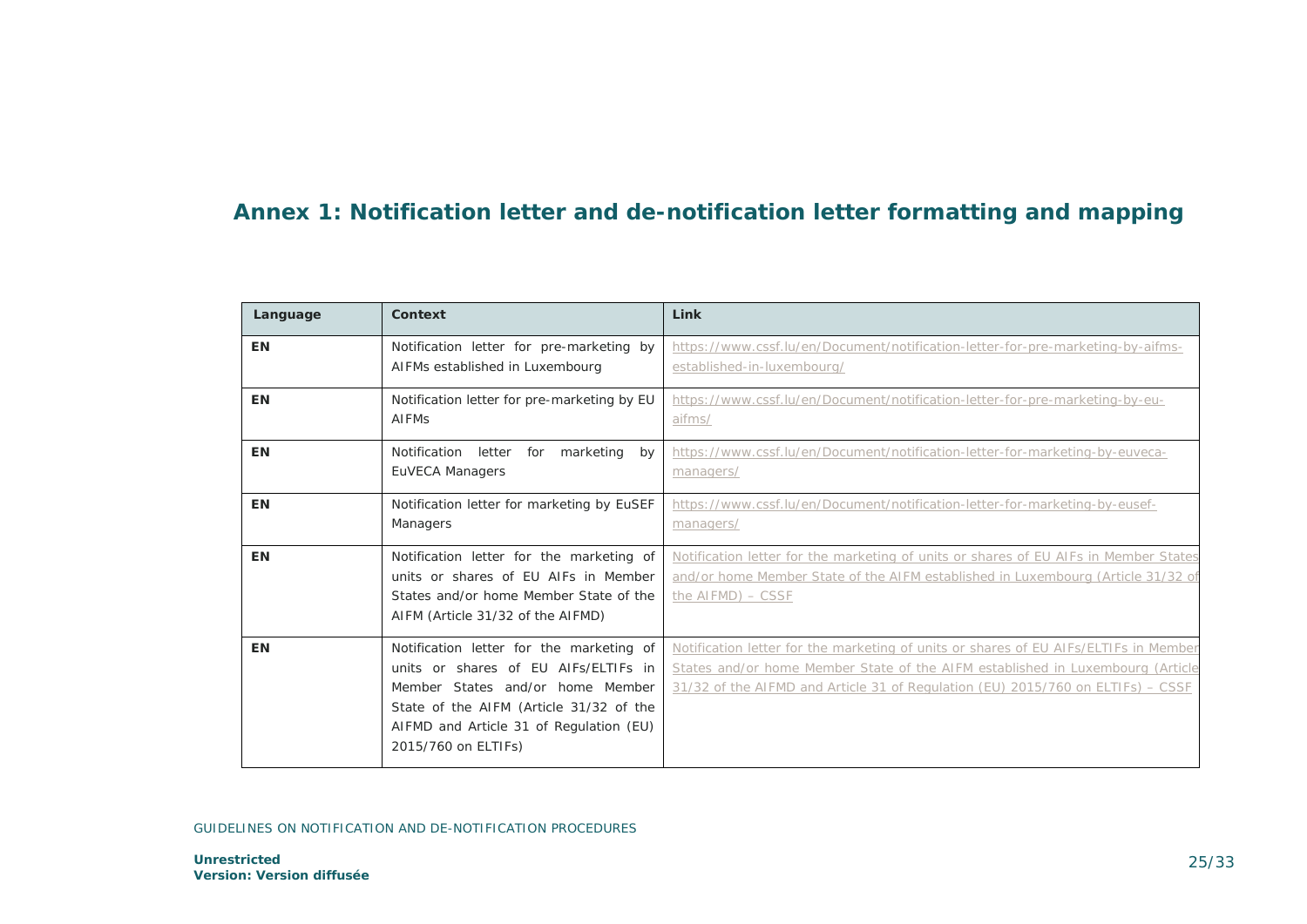| EN | article 23(1) for each AIF the AIFM intends  <br>to market (Paragraph (f) of annex IV of<br>AIFMD) | Any additional information referred to in $\vert$ Any additional information referred to in Article 23(1) for each AIF the AIFM intends<br>to market (Paragraph (f) of annex IV of AIFMD) - CSSF |
|----|----------------------------------------------------------------------------------------------------|--------------------------------------------------------------------------------------------------------------------------------------------------------------------------------------------------|
| EN | De-notification letter AIF compartment                                                             | https://www.cssf.lu/en/Document/aif-de-notification-letter-aif-compartment/                                                                                                                      |

A notification package must contain the PDF notification letter or alternatively a de-notification reproducing the template published by the CSSF:

# <span id="page-25-0"></span>**Annex 2: File naming convention description to be observed when transmitting documentation**

All documents added to a notification request must observe following file naming convention:

Format:

TYRDIR-ENNNNNNNN-CCCCCCCC-PPPP-YYYY-MM-DD-DO-LL-IIII.ext

Signification: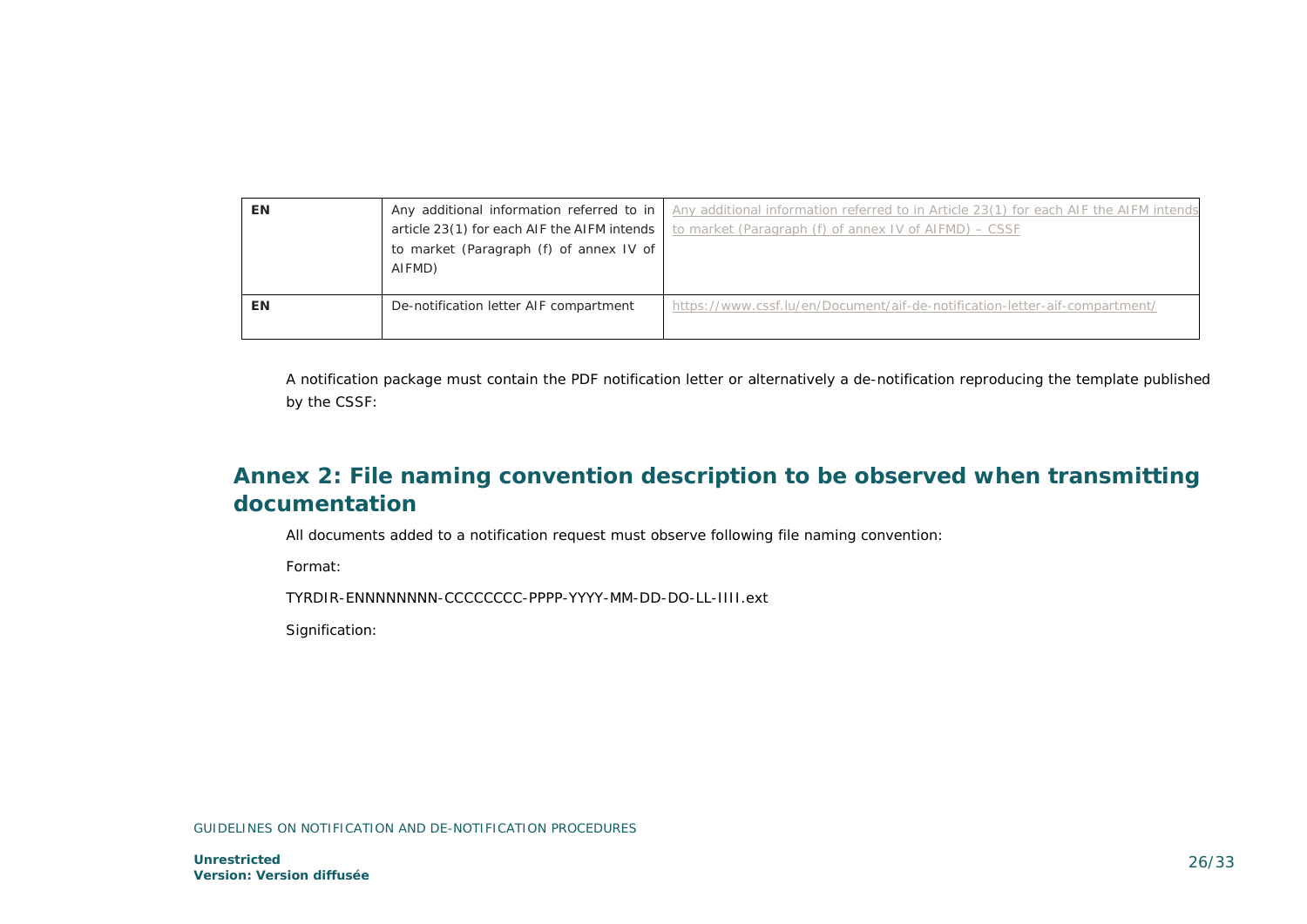| Code            | Signification                      | <b>Structure</b> | <b>Authorised values</b>                                                                       |
|-----------------|------------------------------------|------------------|------------------------------------------------------------------------------------------------|
| <b>TYR</b>      | Reporting type                     | Char(3)          | DOC for « Unstructured documents »<br>$\bullet$                                                |
| <b>DIR</b>      | Direction                          | Char(3)          | REP for Report: file sent to the CSSF<br>$\bullet$                                             |
|                 |                                    |                  | This applies to all document types except the CSSF certificate<br>(document code AT).          |
|                 |                                    |                  | FDB for Feedback: file generated by the CSSF<br>$\bullet$                                      |
|                 |                                    |                  | This applies only to prospectus (document code PC) and CSSF<br>attestation (document code AT). |
| Е               | Entity type                        | Char(1)          | A for a document regarding an AIFM<br>$\bullet$                                                |
|                 |                                    |                  | $O$ , $K$ or $V$ for a document regarding an investment fund<br>$\bullet$                      |
| <b>NNNNNNNN</b> | Identifier of the entity Number(8) |                  | 0000000199999999 (Enter the CSSF entity identifier and fill out<br>$\bullet$                   |
|                 |                                    |                  | the remaining character spaces with "0".)                                                      |
| cccccccc        | Identifier of the sub- Number(8)   |                  | 0000000199999999 for an entity with multiple compartments<br>$\bullet$                         |
|                 | fund                               |                  | 00000000 for an entity without compartment<br>$\bullet$                                        |
|                 |                                    |                  | 00000000 is also to be used where the document covers more<br>$\bullet$<br>than one sub-fund   |
| <b>PPPP</b>     | Share type                         | Number(4)        | 00019999 for an entity with multiple compartments and shares<br>$\bullet$                      |
|                 |                                    |                  | 0000 is to be used where the document covers more than one<br>$\bullet$<br>share               |
| <b>YYYY</b>     | Year                               | Number(4)        | Year<br>$\bullet$                                                                              |
| MМ              | Month                              | Number(2)        | Month<br>$\bullet$                                                                             |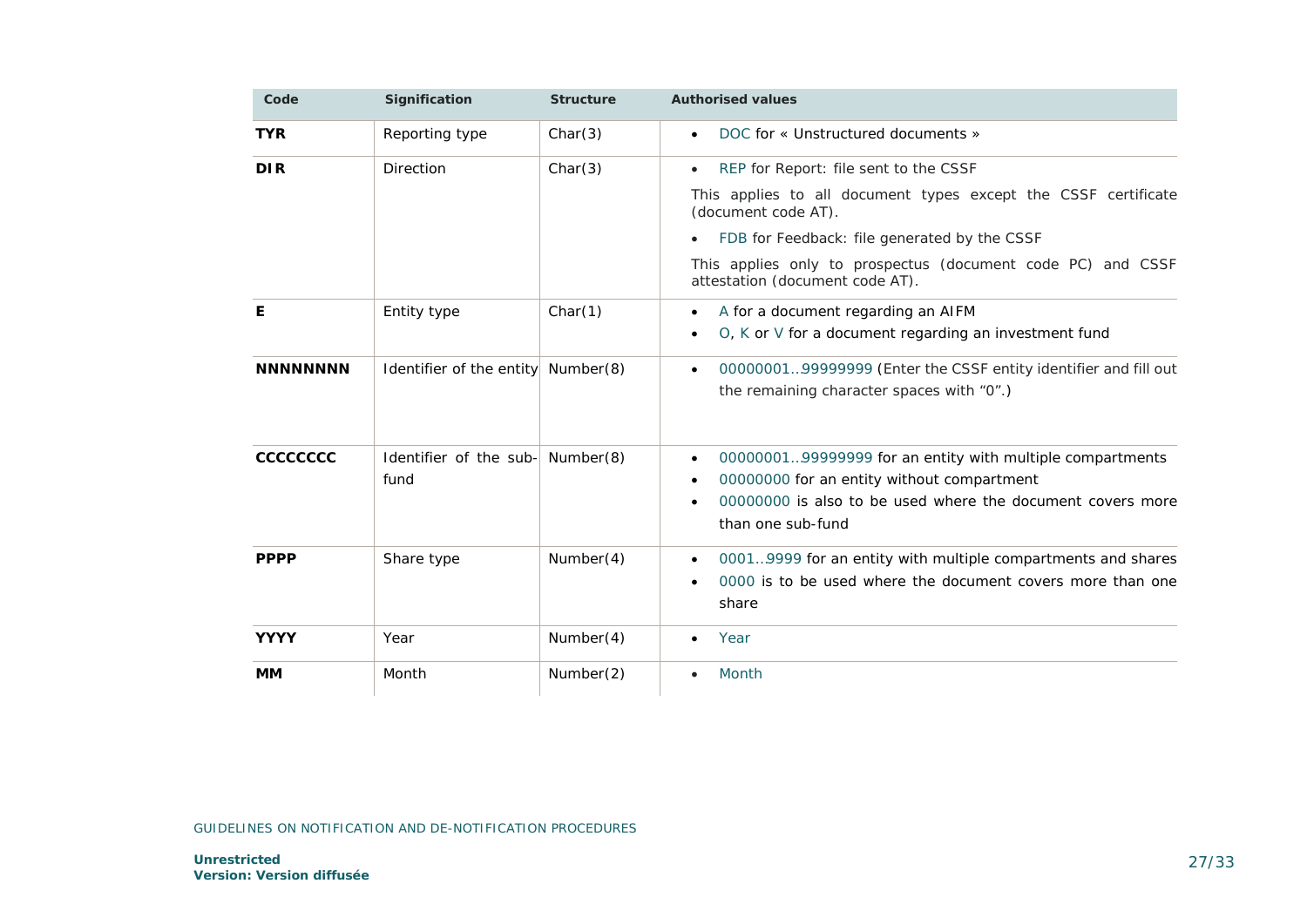| DD        | Day               | Number(2) | Day (YYYYMMDD: this refers to the reference date of the<br>$\bullet$<br>document and not the sending date)                                                                                                                                                                                                                                                                                                                                                                                                                                                                                                                                                        |
|-----------|-------------------|-----------|-------------------------------------------------------------------------------------------------------------------------------------------------------------------------------------------------------------------------------------------------------------------------------------------------------------------------------------------------------------------------------------------------------------------------------------------------------------------------------------------------------------------------------------------------------------------------------------------------------------------------------------------------------------------|
| <b>DO</b> | Document type     | Char(2)   | LN - Notification letter<br>$\bullet$<br>PC - Prospectus<br>AT - CSSF attestation letter<br>MR - Management regulations<br>AI - Articles of incorporation<br>$AR -$ Annual report<br>$SR$ – Semi-annual report<br>CP - Confirmation of payment<br>MP - Marketing arrangements<br>$KI$ – Key investor information document<br>DI - Disclosure to investors Art. 23(1)<br>MT - Mandate<br>OT - Others                                                                                                                                                                                                                                                               |
| <b>LL</b> | Document language | Char(2)   | GA (Irish)<br>$\bullet$<br>Language code ISO 639-1<br>IT (Italian)<br>$\bullet$<br>FR (French)<br>LV (Latvian)<br>$\bullet$<br>DE (German)<br>$\bullet$<br>LT (Lithuanian)<br>EN (English)<br>$\bullet$<br>MT (Maltese)<br>NL (Dutch)<br>٠<br>NB (Norwegian Bokmål)<br>$\bullet$<br><b>BG</b> (Bulgarian)<br>$\bullet$<br>PL (Polish)<br>$\bullet$<br>HR (Croatian)<br>$\bullet$<br>PT (Portuguese)<br>EL (Greek)<br>$\bullet$<br>RO (Romanian)<br>$\bullet$<br>CS (Czech)<br>$\bullet$<br>SK (Slovak)<br>$\bullet$<br>DA (Danish)<br>$\bullet$<br>SL (Slovenian)<br>$\bullet$<br>ET (Estonian)<br>ES (Spanish)<br>FI (Finnish)<br>SV (Swedish)<br>HU (Hungarian) |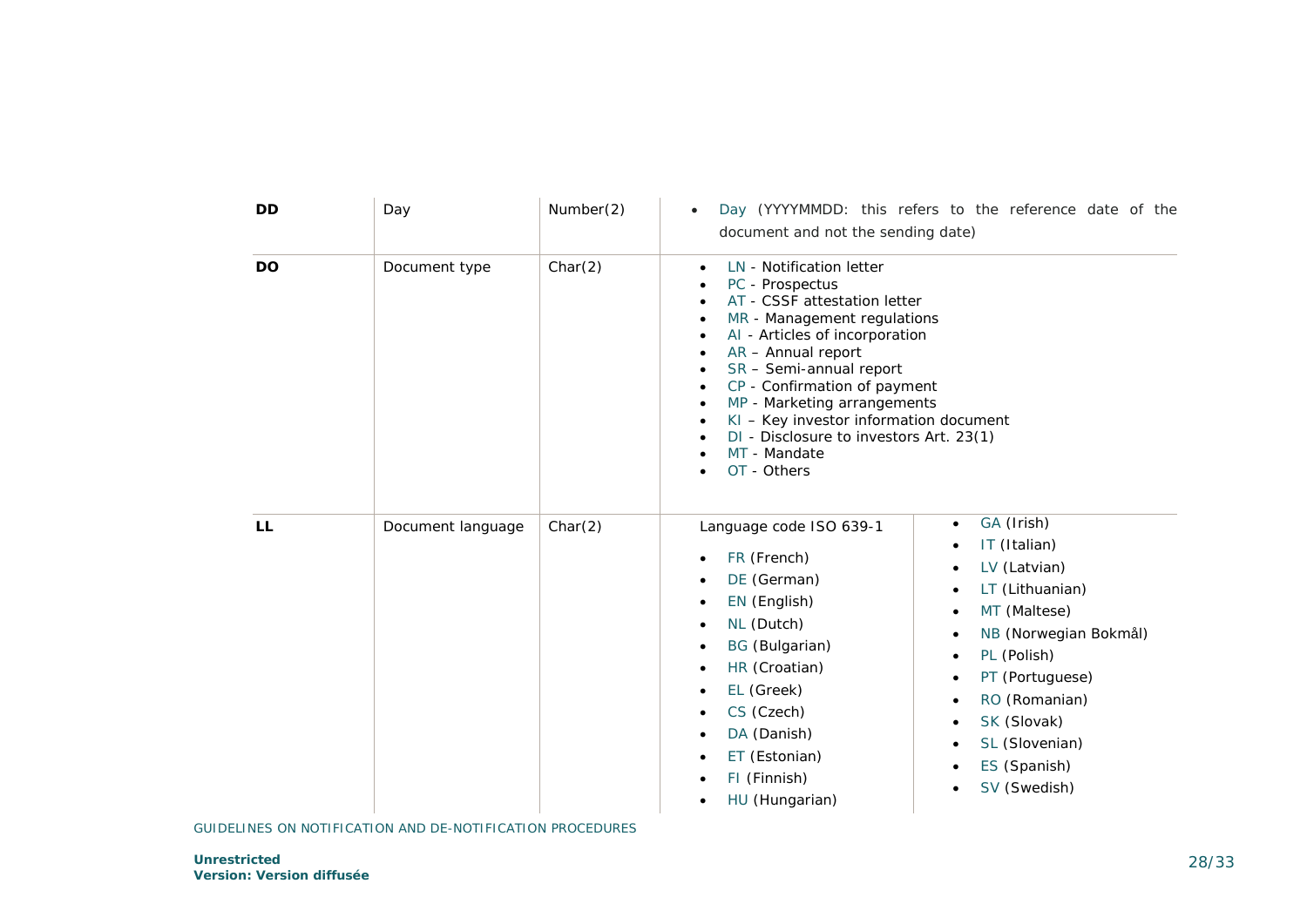|                |              |           | IS (Icelandic)                                                                                                                                          |
|----------------|--------------|-----------|---------------------------------------------------------------------------------------------------------------------------------------------------------|
| $\blacksquare$ | Annex number | Number(4) | 0000 for the main document<br>$\bullet$<br>0001 and following: for annexes to the main document and track<br>$\bullet$<br>changes versions of documents |
| .ext           | Extension    | Char(5)   | pdf (PDF)                                                                                                                                               |

### Example :

• DOCREP-O00000001-00000000-0000-2021-12-31-AR-DE-0000.pdf

Annual report in German for UCI No. 1 with the reference date "31 December 2021"

• DOCFDB-A00000001-00000000-0000-2021-12-31-AT-FR-0000.pdf

CSSF attestation in French for AIFM No. 1 with the reference date "31 December 2021", signed and stamped (thus sent to the UCI) by the CSSF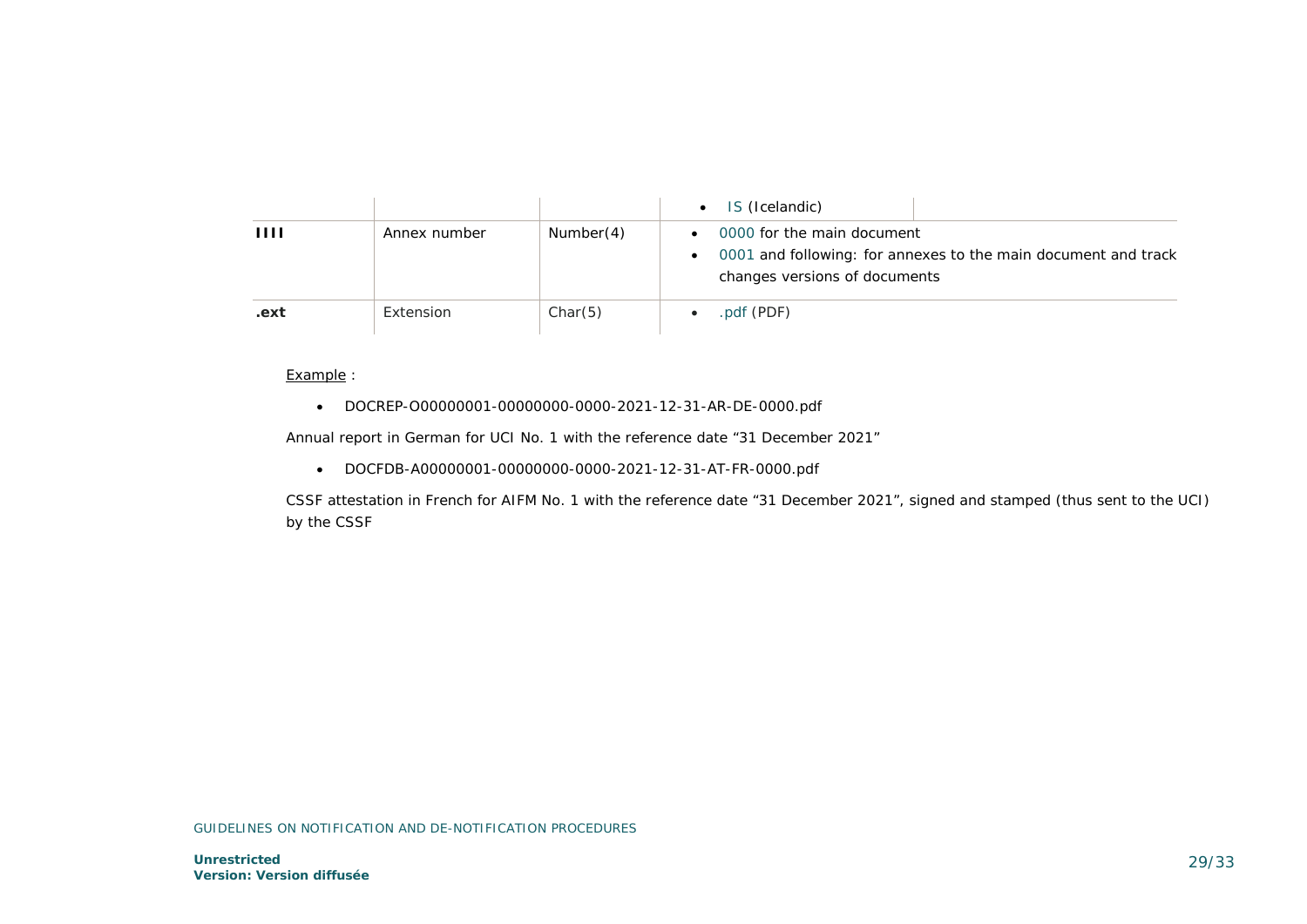# <span id="page-29-0"></span>**Annex 3: CSSF formal verification rules**

Table of CSSF formal verification rules applied to initial notification, update and de-notifications.

#### **1. Rules when uploading a document**

*Controls at document uploading prevent undesirable documents from being attached within the "Attached documents" table for various reasons:* 

- a. The global file naming convention of the uploaded document is not respected (see Annex 2).
- b. The size of the uploaded document exceeds 20MB.
- c. The uploaded document does not match the fund/AIFM selected when the request was initiated.
- d. The document type in the file naming convention does not match one of the expected values (see Annex 2).
- e. The document is loaded as a CSSF generated document (DOCFDB) and is not a prospectus (document code PC) or a CSSF attestation (document code AT).
- f. The CSSF attestation document type (document code AT) is used for a document using the DOCREP code which is intended for documents generated by intermediaries only.
- g. The language of the document does not match one of the expected ISO codes (see Annex 2)
- h. The indexation level and the type of document are not compatible (see Annex 3 hereafter)
- i. The document is not permitted for the type and object of the notification (see Annex 3 hereafter)

#### **2. Rules on submission (by error code)**

*The submission checks are performed as soon as the user presses the 'Submit' button. For each error, the user will find a technical code and a label explaining the reason:*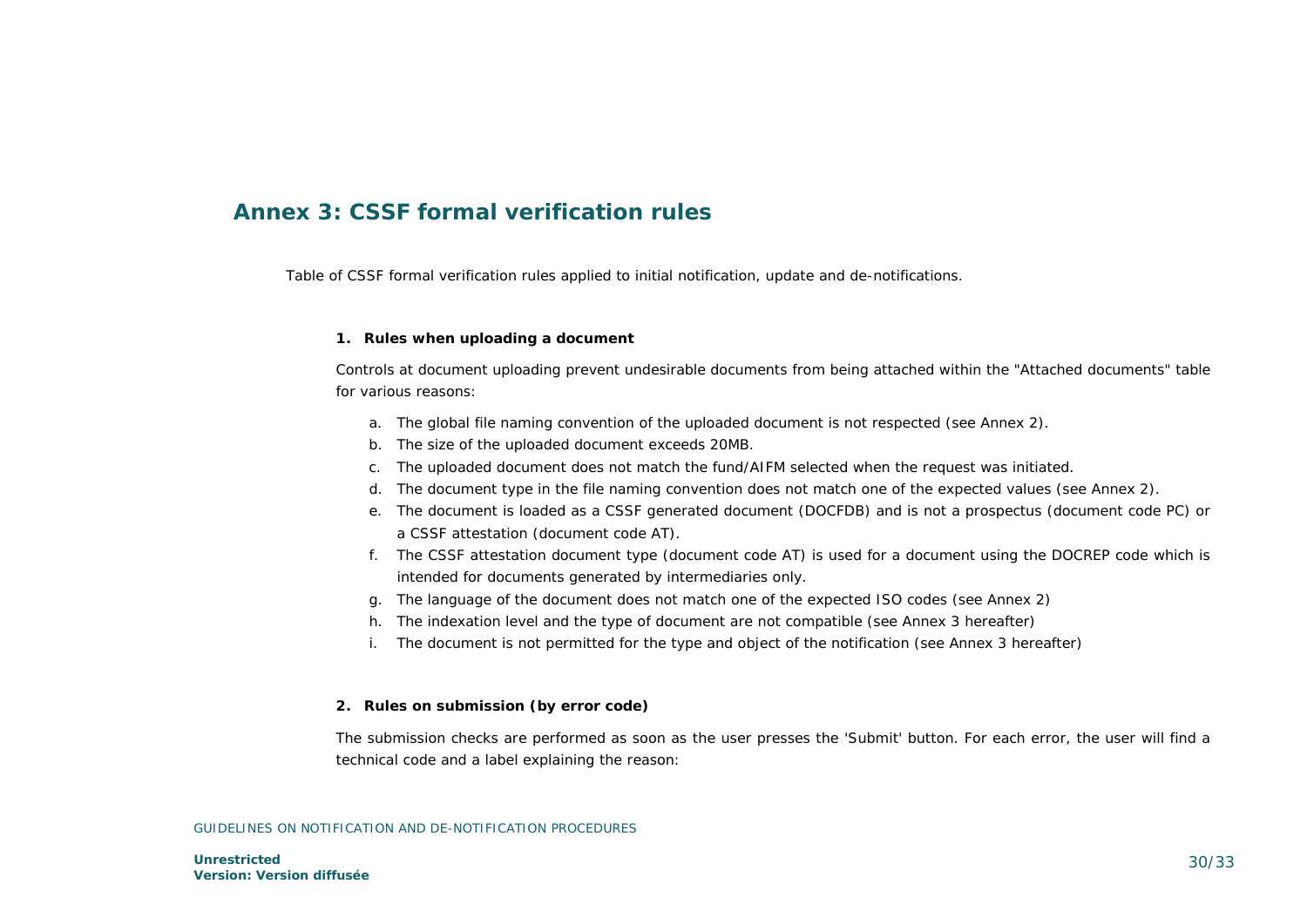| <b>Error Code</b> | <b>Explanation</b>                                                                                               |
|-------------------|------------------------------------------------------------------------------------------------------------------|
| CBDF001           | Mandatory elements of the Description tab have not been filled in                                                |
| CBDF002           | Where applicable, the indexation of a document does not match one of the sub-funds selected in the Sub-          |
|                   | $fund(s)$ selection tab                                                                                          |
| CBDF003           | The main document does not exist when adding an annex other than '0000'                                          |
| CBDF004           | Two documents have identical file names                                                                          |
| CBDF005           | Two documents only differ by their reference date                                                                |
| CBDF006           | No sub-funds have been selected in the Sub-fund(s) selection tab                                                 |
| CBDF007           | Specific questions on de-notification and investors (only concerns de-notifications) have not been filled in the |
|                   | detailed view of a sub-fund, for each relevant country                                                           |
| CBDF009           | An invalid document has been uploaded                                                                            |
| CBDF010           | The document Notification letter (code LN) is missing if mandatory (see table hereafter)                         |
| CBDF011           | The document Attestation CSSF (code AT) is missing if mandatory (see table hereafter)                            |
| CBDF012           | At least one of the two constituent documents Articles of incorporation (code AI) or Management regulations      |
|                   | (code MR) is missing if mandatory (see table hereafter)                                                          |
| CBDF013           | The document Disclosure to investors Art. 23(1) (code DI) is missing if mandatory (see table hereafter)          |
| CBDF014           | The document Confirmation payment (code PC) is missing if mandatory (see table hereafter)                        |
| CBDF015           | At least one document is still uploading                                                                         |
| CBDF016           | All topic in the CSSF comments tab must be replied                                                               |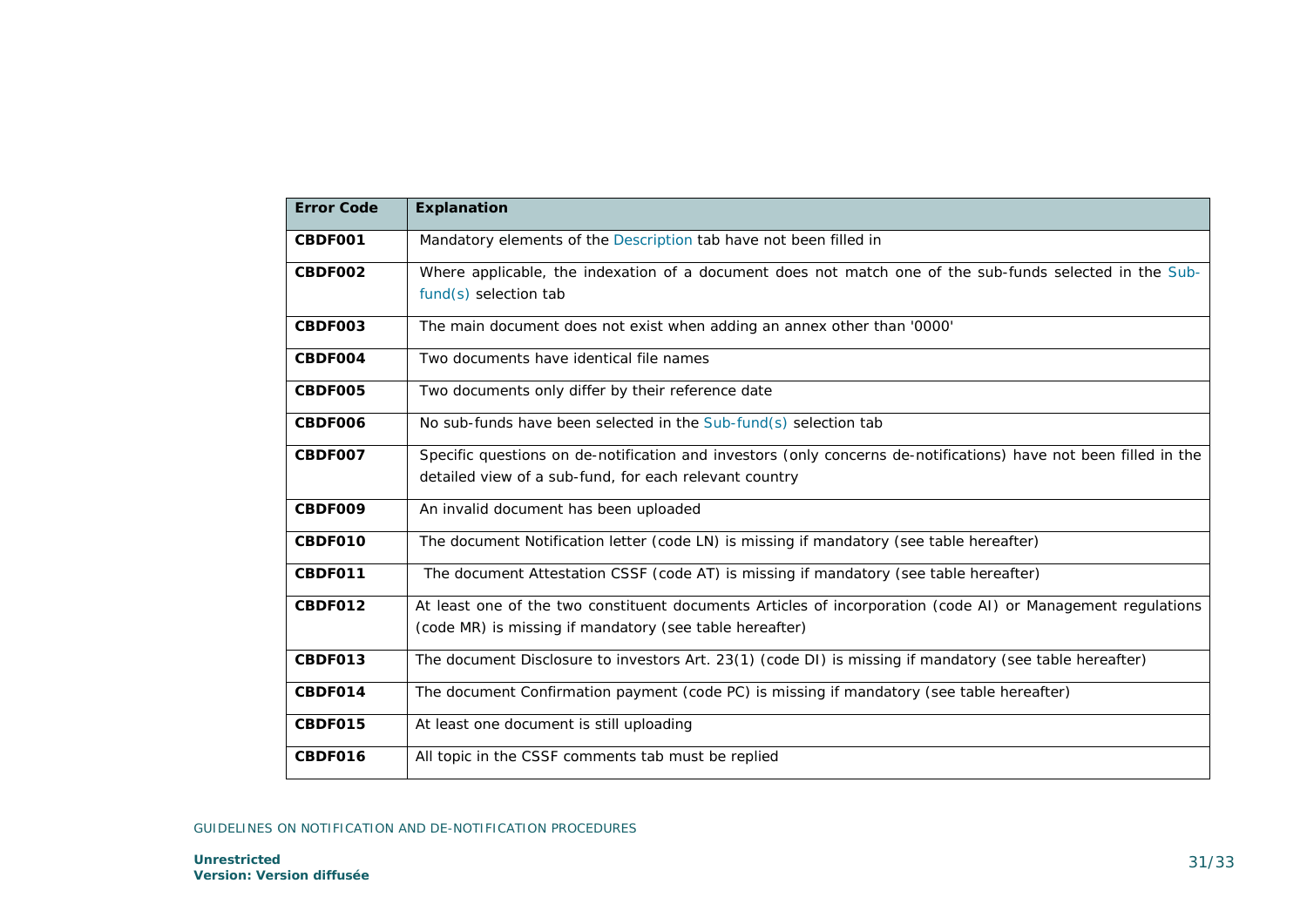### **3. Required documents**

The following table provides the list of documents to be submitted depending on the chosen options as well as the expected indexation:

|                                   | LN                                |                    |            | PC                             | AT                                |                                                  | <b>MR</b>                         |        |                                   | AI                       |            | AR                    |            | SR                       |            | CP                                               | <b>MP</b>                         |                                      | KI         |                                       | DI         |                     |                                  | MT<br>OT                 |                                   |       |  |
|-----------------------------------|-----------------------------------|--------------------|------------|--------------------------------|-----------------------------------|--------------------------------------------------|-----------------------------------|--------|-----------------------------------|--------------------------|------------|-----------------------|------------|--------------------------|------------|--------------------------------------------------|-----------------------------------|--------------------------------------|------------|---------------------------------------|------------|---------------------|----------------------------------|--------------------------|-----------------------------------|-------|--|
| <b>Notification Type</b>          | Notification letter<br>Prospectus |                    |            | <b>CSSF</b> attestation letter |                                   | Management Regulations Articles of incorporation |                                   |        |                                   | Annual report            |            | Semi-annual report    |            |                          |            | Confirmation of payment   Marketing arrangements |                                   | Key Investor Information<br>Document |            | Disclosure to investors<br>Art. 23(1) |            | Mandate             |                                  | Others                   |                                   |       |  |
|                                   | To be sent                        | Indexation<br>Imml | To be sent | Indexation<br>level            | Indexation<br>To be sent<br>Invel |                                                  | Indexation<br>To be sent<br>level |        | Indexation<br>To be sent<br>Invel |                          | To be sent | Indexation<br>Level . | To be sent | Indexation<br>Invel      | To be sent | Indexation<br>Imml                               | Indexation<br>To be sent<br>Invel |                                      | To be sent | Indexation<br>Imml                    | To be sent | Indexation<br>Invel | Indexation<br>To be sent<br>Imml |                          | Indexation<br>To be sent<br>Invel |       |  |
| AIF Marketing - Initial           | M                                 | Funds              | $\circ$    | Funds                          | M                                 | AIFM                                             | M                                 | Funds  | M                                 | Funds                    | $\Omega$   | Funds                 | $\circ$    | Funds                    | Note 1     | Funds or<br>sub-<br>funds                        | $\circ$                           | Funds or<br>sub-<br>funds            | $\circ$    | Funds or<br>sub-<br>funds             | M          | Funds               | $\Omega$                         | AIFM                     | $\Omega$                          | Funds |  |
| AIF Marketing - Update            | $\Omega$                          | Funds              | $\circ$    | Funds                          | $\circ$                           | AIFM                                             | $\circ$                           | Funds  | $\Omega$                          | Funds                    | $\Omega$   | Funds                 | $\circ$    | Funds                    | $\circ$    | Funds or<br>sub-<br>funds                        | $\circ$                           | Funds or<br>sub-<br>funds            | $\circ$    | Funds or<br>sub-<br>funds             | $\circ$    | Funds               | $\Omega$                         | AIFM                     | $\Omega$                          | Funds |  |
| AIF De-notification               | M                                 | Funds              | $\circ$    | Funds                          | $\circ$                           | AIFM                                             | $\circ$                           | Funds  | $\Omega$                          | Funds                    | $\Omega$   | Funds                 | $\circ$    | Funds                    | $\Omega$   | Funds or<br>sub-<br>funds                        | $\Omega$                          | Funds or<br>sub-<br>funds            | $\Omega$   | <b>Funds</b> or<br>sub-<br>funds      | $\circ$    | Funds               | $\circ$                          | AIFM                     | $\Omega$                          | Funds |  |
| <b>ELTIF Marketing - Initial</b>  | M                                 | Funds              | $\circ$    | Funds                          | M                                 | AIFM                                             | M                                 | Funds  | M                                 | Funds                    | $\Omega$   | Funds                 | $\circ$    | Funds                    | Note 1     | Funds or<br>sub-<br>funds                        | $\circ$                           | Funds or<br>sub-<br>funds            | $\circ$    | <b>Funds</b> or<br>sub-<br>funds      | M          | Funds               | $\circ$                          | AIFM                     | $\Omega$                          | Funds |  |
| ELTIF Marketing - Update          | $\circ$                           | Funds              | $\circ$    | Funds                          | $\Omega$                          | AIFM                                             | $\circ$                           | Funds  | $\Omega$                          | Funds                    | $\Omega$   | Funds                 | $\circ$    | Funds                    | $\Omega$   | Funds or<br>sub-<br>funds                        | $\Omega$                          | Funds or<br>sub-<br>funds            | $\Omega$   | <b>Funds</b> or<br>sub-<br>funds      | $\Omega$   | Funds               | $\Omega$                         | AIFM                     | $\Omega$                          | Funds |  |
| <b>ELTIF De-notification</b>      | M                                 | Funds              | $\circ$    | Funds                          | $\Omega$                          | AIFM                                             | $\circ$                           | Funds  | $\Omega$                          | Funds                    | $\Omega$   | Funds                 | $\circ$    | Funds                    | $\Omega$   | Funds or<br>sub-<br>funds                        | $\Omega$                          | Funds or<br>sub-<br>funds            | $\circ$    | <b>Funds</b> or<br>sub-<br>funds      | $\circ$    | Funds               | $\Omega$                         | AIFM                     | $\Omega$                          | Funds |  |
| <b>EUSEF Marketing - Initial</b>  | M                                 | Funds              | F.         |                                | F.                                |                                                  | F                                 | $\sim$ |                                   | $\overline{\phantom{a}}$ | F          | $\sim$                | я          | $\overline{\phantom{a}}$ | F          |                                                  | F.                                |                                      | я          |                                       | F          | $\sim$              | c                                | $\overline{\phantom{a}}$ | $\Omega$                          | Funds |  |
| <b>EUSEF Marketing - Update</b>   | M                                 | Funds              | F.         |                                | F.                                |                                                  | F                                 | $\sim$ |                                   | $\sim$                   |            | $\sim$                | c.         | $\overline{\phantom{a}}$ | F.         | $\overline{\phantom{a}}$                         | F.                                |                                      | я          | ٠                                     | F          | $\sim$              |                                  | $\sim$                   | $\Omega$                          | Funds |  |
| <b>EUVECA Marketing - Initial</b> | M                                 | Funds              | F.         | ÷.                             | F.                                | $\sim$                                           | F                                 | $\sim$ |                                   | $\overline{\phantom{a}}$ | F          | $\sim$                | c.         | ٠                        | F.         | . п.                                             | F                                 |                                      | F.         | ۰                                     | F          | $\sim$              | ٠                                | $\sim$                   | $\circ$                           | Funds |  |
| EUVECA Marketing - Update         | M                                 | Funds              | F.         |                                | F.                                | $\overline{\phantom{a}}$                         | F                                 | $\sim$ |                                   | $\overline{\phantom{a}}$ | Æ.         | $\sim$                | F.         | ٠                        | F.         |                                                  | F.                                |                                      | F.         |                                       | F          | $\sim$              | е                                | $\sim$                   | $\Omega$                          | Funds |  |

*M : Mandatory*

*F : Forbidden O : Optionnal*

> *The document type is only mandatory for some countries (Germany, France, Austria, Liechtenstein, Malta, Czech Republic, Slovenia).* Note 1